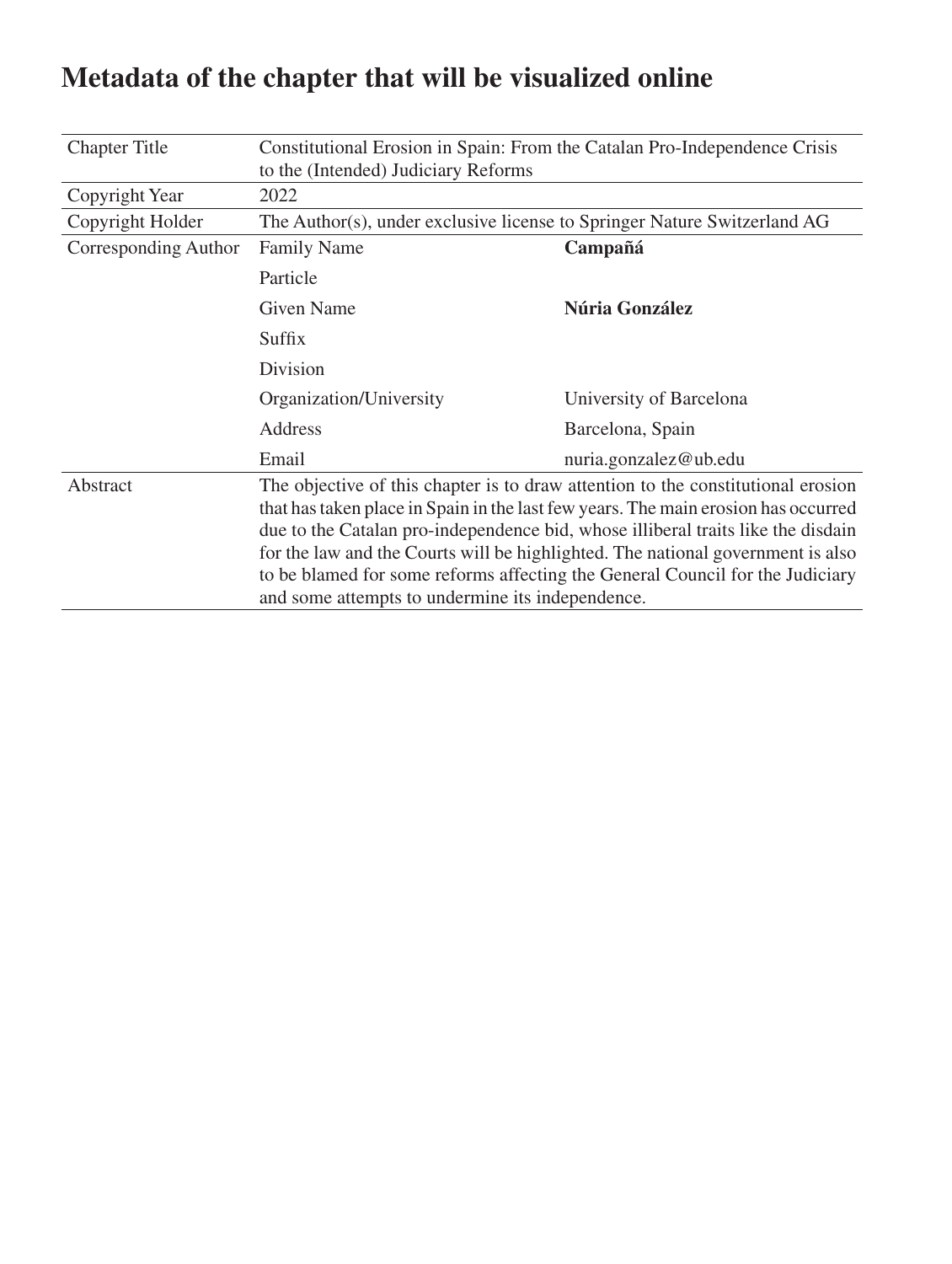## Constitutional Erosion in Spain: From the Catalan Pro-Independence Crisis to the (Intended) Judiciary Reforms

1

 $\mathfrak{p}$ 

 $\mathbf{a}$ 

4

5

# *Núria González Campañá*

## 1 Introduction

In the last decade of the twentieth century, with the collapse of the Soviet Union and the fall of the Berlin Wall, liberal democracy seemed to have triumphed everywhere. However, despite the number of democracies began to grow, the liberal elements within many democracies have been declining. Zakaria was one of the first to warn that although "democracy is flourishing, constitutional liberalism is not" (Zakaria [1997,](#page-22-0) 23). So, the idea of democracy understood primarily as the will of the people is still globally ascendant, but liberal democracy is losing track. And Europe is the place where liberal democracy has declined most precipitously in recent years (Wind [2020,](#page-22-0) 3). 6 7 8 9 10 11 12 13 14 15

© The Author(s), under exclusive license to Springer Nature Switzerland AG 2022 J. M. Castellà Andreu, M. A. Simonelli (eds.), *Populism and Contemporary Democracy in Europe*, [https://doi.org/10.1007/978-3-030-92884-1\\_8](https://doi.org/10.1007/978-3-030-92884-1_8#DOI)

N. G. Campañá  $(\boxtimes)$ University of Barcelona, Barcelona, Spain

e-mail: [nuria.gonzalez@ub.edu](mailto:nuria.gonzalez@ub.edu)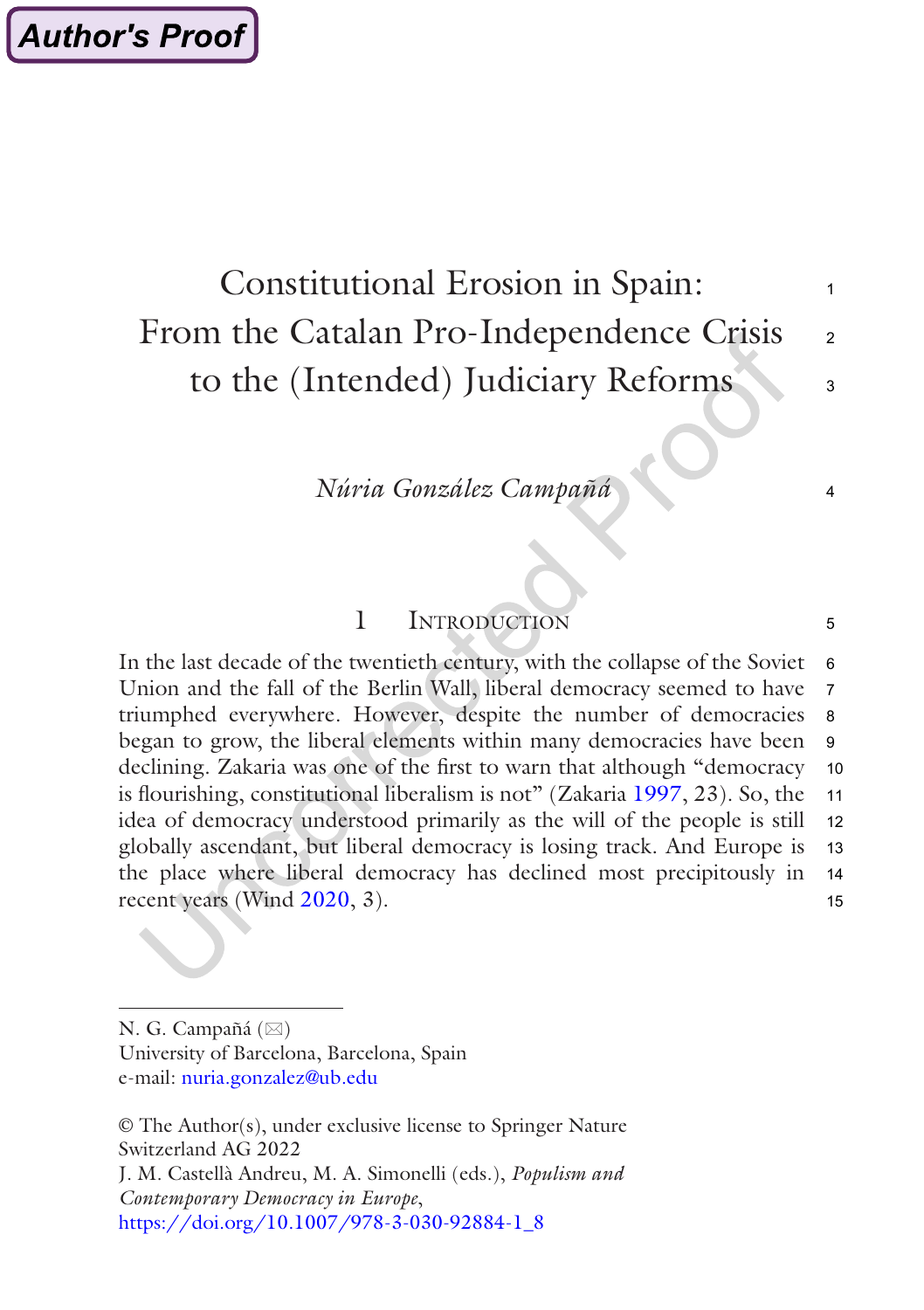

In a liberal (or constitutional) democracy, democracy is not only about voting or about the wishes of the majority. This approach to democracy advances a "shallow conception, whereby democracy becomes simply a majoritarian principle prevailing over any other consideration" (Closa [2016](#page-20-0), 249). This resembles the populist conception of democracy, which argues that politics should mainly be an expression of the general will of the people (Mudde [2004,](#page-21-0) 543). Constitutional democracy amounts to much more than mere aggregation of the preferences of the majority. As Closa argues 16 17 18 19 20 21 22 23  $24$ 

By relegating rule of law (legality), "democracy as majoritarianism" breaks the axiological balance that characterizes democratic constitutionalism: the synthesis between the rule of majority and the Rule of Law. (Closa [2020,](#page-20-0) 52) 25 26 27

In effect, democracy means people deciding, but doing so according to rules that can only be changed following the amendment procedure foreseen in the very same rules, guaranteeing transparency, checks and balances, pluralism, fundamental rights and particularly rights of minorities. Viewed correctly, Rule of Law is not in conflict with democracy. In fact, the Rule of Law has been described by the European Commission as the "backbone of any modern constitutional democracy".1 28 29 30 31 32 33 34

But in certain populist narratives, the concept of democratic legitimacy takes prevalence over the principle of legality and the popular will is conceived as the main and only source of power. People's voice should have no limits, no restraints. Populism is inherently hostile to the idea and institutions of liberal or constitutional democracy. In fact, populism is one form of what Fareed Zakaria popularised as "illiberal democracy", but which could also be called democratic extremism (Mudde [2004](#page-21-0), 561). 35 36 37 38 39 40 41

Democracies might fail in the hands of armed people, but they might also die slowly in the hands of elected (and populist) politicians: when independent judges look like enemies of the people or pluralism is seen as a risk, rather than a strength, a gradual erosion of democracy takes place, what has been labelled by Ginsburg and Huq as "democratic erosion": a process of incremental, but ultimately still substantial, decay in constitutional democracy (Ginsburg and Huq [2018](#page-20-0)). 42 43 44 45 46 47 48

<sup>1</sup>European Commission COM(2014) 158 final, *A new EU Framework to strengthen the Rule of Law*.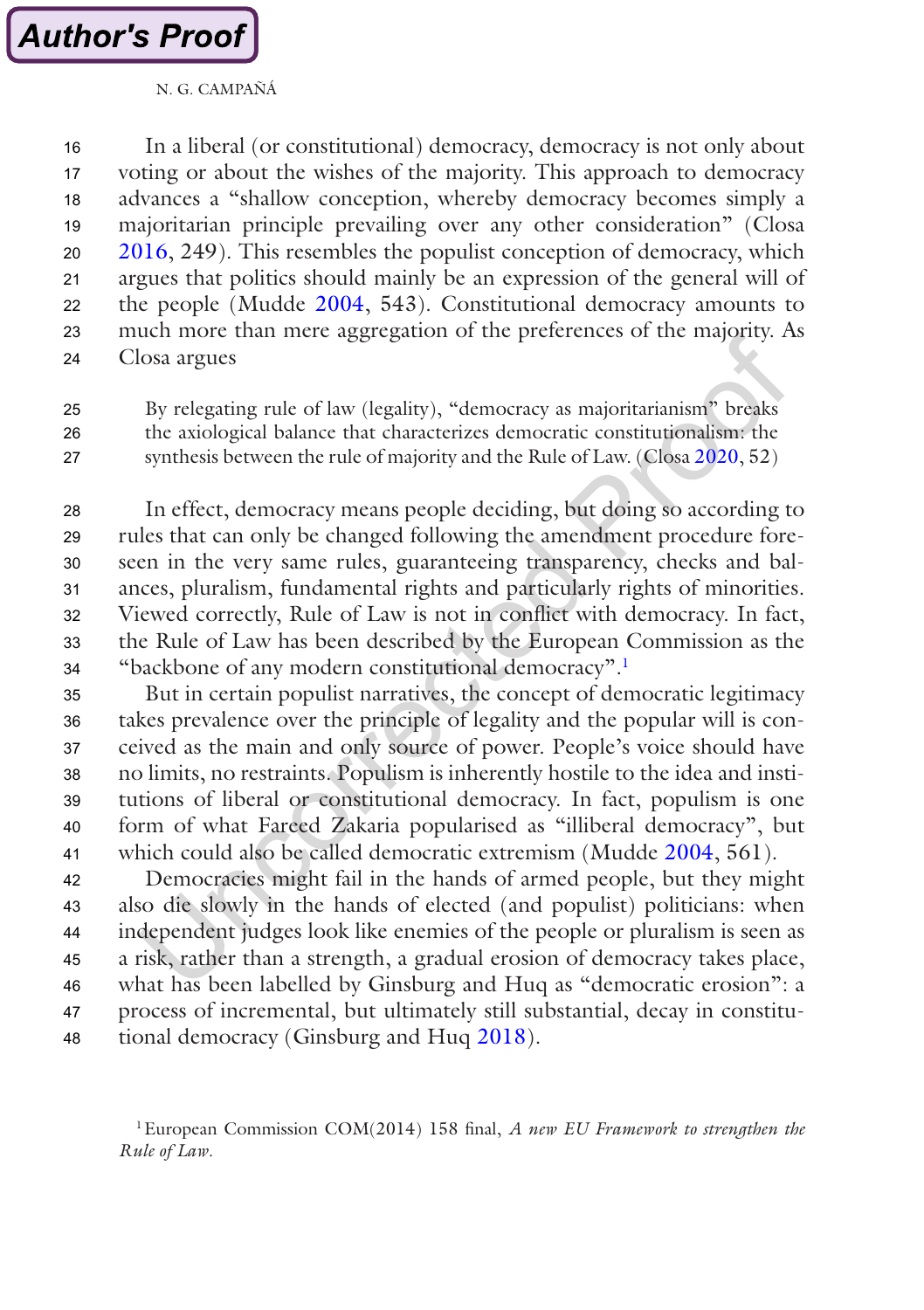Spain, although still regarded as a full democracy by a variety of international index<sup>2</sup>, is not alien to this phenomenon of populist narratives and constitutional erosion. As it will be shown, in the last years Spain has experienced some setbacks as for the quality of our constitutional democracy because of populist approaches. Some erosions have taken place at the national level, but others (in our view, the most relevant ones) have occurred at a subnational or regional level: for example, the Catalan secessionist bid led by the Catalan autonomous government. 49 50 51 52 53 54 55 56

The second section of this chapter provides an overview of the Catalan case highlighting the constitutional erosion that occurred in the last decade. The third part analyses how the Spanish central government has also undermined liberal democracy by promoting (although not completing) certain reforms in the judicial system. A short conclusion will wrap up the main ideas of this chapter. 57 58 59 60 61 62

## 2 THE CATALAN CRISIS

63

In order to properly explore the populist narrative and constitutional erosion provoked by the Catalan crisis, a short overview of the main events occurred in the last years is offered. 64 65 66

Note that there are some populist elements in the Catalan crisis that have been addressed by some other scholars (Ruiz Casado [2020;](#page-21-0) Wind [2020](#page-22-0); Queralt [2019;](#page-21-0) Barrio et al. [2018](#page-20-0)); despite being connected with what is developed here, they won't be covered in this chapter, since it focuses only on constitutional erosions. Such populist elements could read as follows: (i) how in the context of a harsh economic and political crisis (austerity policies and corruption scandals) the pro-independence bid became a scape forward, (ii) how the long-term-used slogan "Spain steals from us" became the battle cry of the pro-independence campaigns with the 2008 economic downturn (the idea that the subsidised Spain lives from the productive Catalonia was a common motto those years), (iii) how the classical and Manichean populist opposition between the people and the elite has been adapted to pit the good and naïve Catalan people against the oppressive and corrupt Spanish state (Barrio et al. [2018\)](#page-20-0) 67 68 69 70 71 72 73 74 75 76 77 78 79 80

<sup>2</sup> In the 2020 Democracy Index prepared by The Economist Intelligence Unit, Spain is considered a full democracy, whereas France, Italy or Belgium are seen as flawed democracies. Spain scores 0,73 out of 1 in the World Justice Project Rule of Law index, like France and slightly better than Italy (0,66) or Portugal (0,70).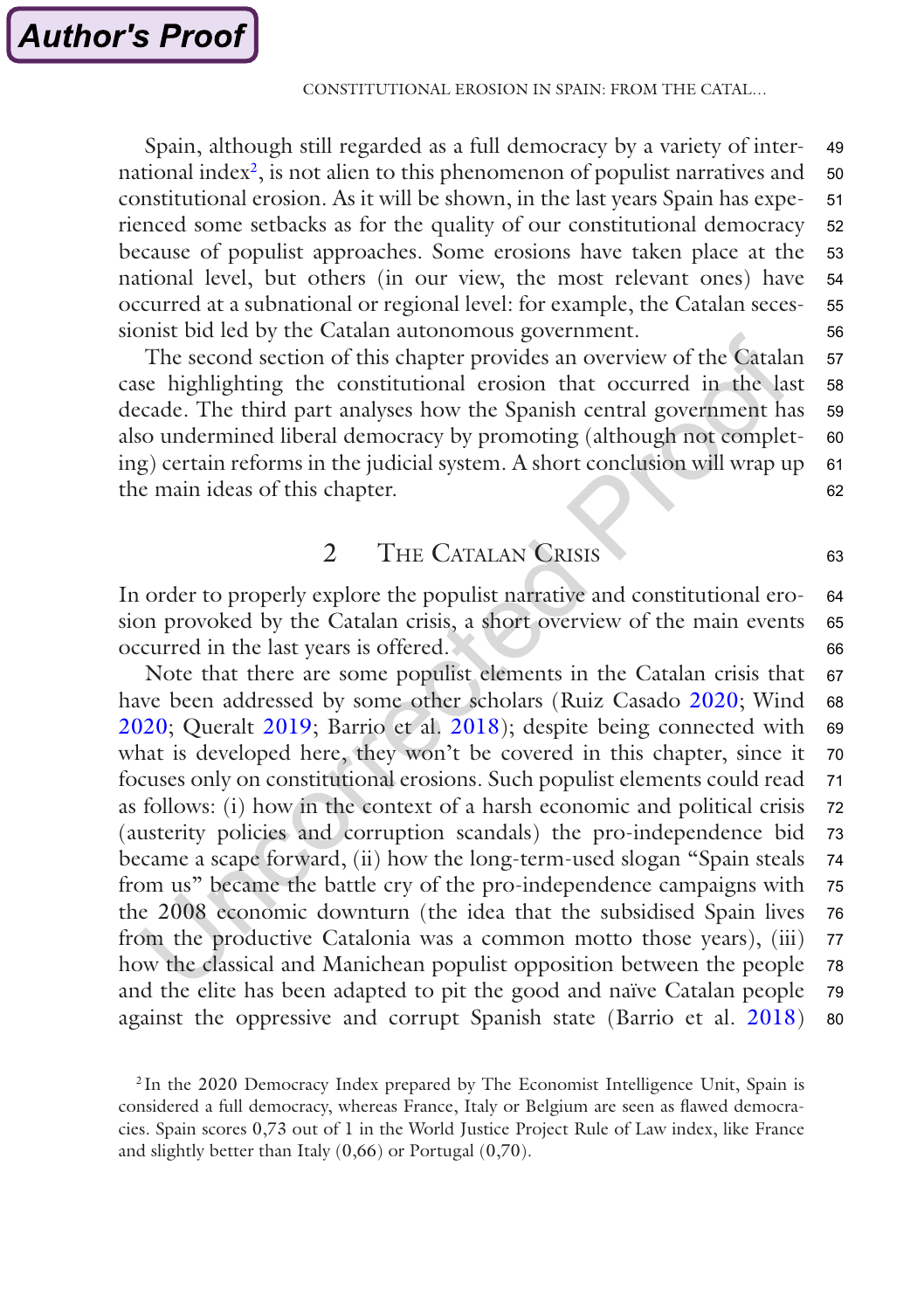<span id="page-4-0"></span>(which is nonetheless odd, for the Catalan independence is a project designed by Catalan elites and supported by the Catalan middle and upper-middle class, a revolt of the rich, one could argue)<sup>3</sup>. 81 82 83

84

## *2.1 Overview of the Events with Constitutional Relevance*

Since 2012, the government of Catalonia has attempted to organise a referendum or consultation on independence. The slogans used in the campaigns urging to the organisation of the referendum have underlined the idea that this request is a democratic one ("this is about democracy") and that Catalans have the right to organise such a referendum ("the right to decide") $\frac{4}{3}$ . With these approaches, the referendum supporters tried to convey the idea that the expression of the general will was the paramount value that had to be taken into account. One has to note first that although polls suggested that a majority of Catalans were in favour of being asked about independence, surveys, polls and electoral results have consistently showed that Catalonia is split in two halves when it comes to secession, for there is no majority (let alone a clear majority) in favour of independence.<sup>5</sup> 85 86 87 88 89 90 91 92 93 94 95 96

[AU1](#page-23-0) 97

In Spain, the lack of political will, along with rigid constitutional impediments, has prevented holding such a referendum. As for political will, it should be noted that "the very act of staging a constitutional referendum is itself both a declaration that a people exists and a definition of 98 99 100 101

3Real Instituto Elcano, *El conflicto catalán*, 22 October 2017, 20. [http://www.realinsti](http://www.realinstitutoelcano.org/wps/wcm/connect/c0f90dae-76d1-4a8e-8f78-0058f048a44b/Catalonia-Dossier-Elcano-October-2017.pdf?MOD=AJPERES&CACHEID=c0f90dae-76d1-4a8e-8f78-0058f048a44b)[tutoelcano.org/wps/wcm/connect/c0f90dae-76d1-4a8e-8f78-0058f048a44b/Catalonia-](http://www.realinstitutoelcano.org/wps/wcm/connect/c0f90dae-76d1-4a8e-8f78-0058f048a44b/Catalonia-Dossier-Elcano-October-2017.pdf?MOD=AJPERES&CACHEID=c0f90dae-76d1-4a8e-8f78-0058f048a44b)[Dossier-Elcano-October-2017.pdf?MOD=AJPERES&CACHEID=c0f90dae](http://www.realinstitutoelcano.org/wps/wcm/connect/c0f90dae-76d1-4a8e-8f78-0058f048a44b/Catalonia-Dossier-Elcano-October-2017.pdf?MOD=AJPERES&CACHEID=c0f90dae-76d1-4a8e-8f78-0058f048a44b) [-76d1-4a8e-8f78-0058f048a44b](http://www.realinstitutoelcano.org/wps/wcm/connect/c0f90dae-76d1-4a8e-8f78-0058f048a44b/Catalonia-Dossier-Elcano-October-2017.pdf?MOD=AJPERES&CACHEID=c0f90dae-76d1-4a8e-8f78-0058f048a44b) last accessed 30 September 2021.

 $4$ In 2013, the Catalan Parliament passed the Resolution  $5/X$ , of 23 January, proclaiming that the Catalan people is sovereign and that therefore it has the "right to decide" its own future.

<sup>5</sup> Note, for instance, the December 2017 elections, where the extraordinarily high turnout (79%), (in fact, the elections were considered "plebiscitarian") can give us an accurate picture of the Catalan people. Political parties supporting independence won an absolute majority (70 seats out of 127); however, the pro-independence forces were backed by around 47,60% of the electorate. The difference between the percentage of seats (55,12%) and the percentage of popular vote (47,60%) is an outcome of the Catalan electoral regime, in which rural districts where independentism is stronger are over-represented compared to the metropolitan area of Barcelona. In the 2015 and 2021 elections, results are very similar in terms of percentage of seats and votes, but the turnout in 2021 was much lower (51%), given the fatigue for the conflict.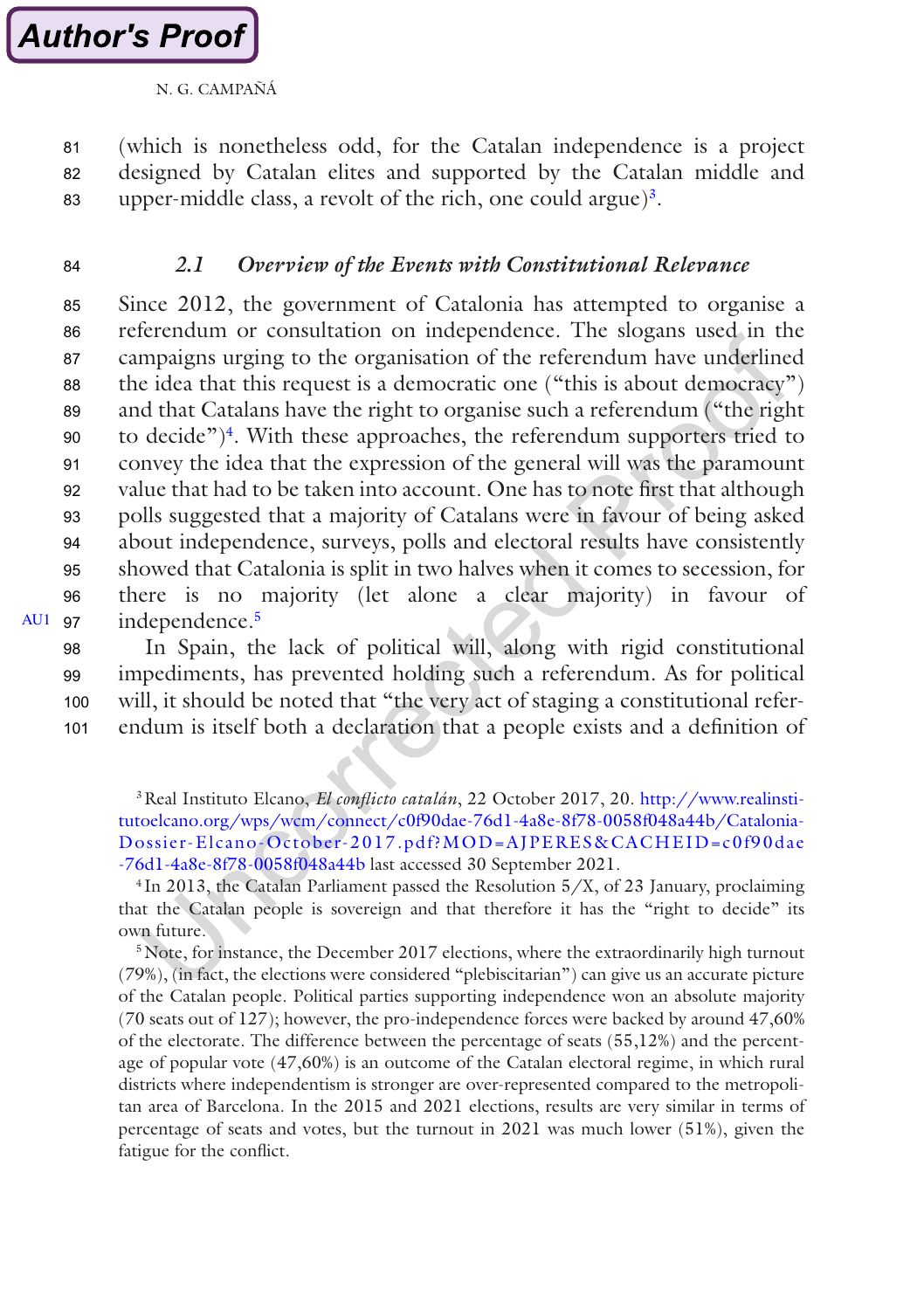that people" (Tierney [2009](#page-21-0), 374- 375) and that constitutional referendums in general, and independence referendums in particular, can have a "vital nation-building role" (Tierney [2009,](#page-21-0) 366). It is assumed that accepting the organisation of such a referendum would mean admitting the national and sovereign character of Catalonia. Many feel that this would threaten the national sovereignty of the Spanish people as a whole. This is one of the main reasons that underpins the Spanish main political forces' opposition to the organisation of such a referendum. 102 103 104 105 106 107 108 109

As for constitutional impediments, one must bear in mind that the current Spanish constitutional legal order does not admit that the inhabitants of an Autonomous Community decide by themselves the dismemberment of the country. The position of the Spanish Constitutional Court (SCC) (summarised in, among others, Judgments 42/2014 and most notably 259/2015) reads as follows: considering the Catalan people as sovereign (and, therefore, entitled to organise a referendum on secession) is against Articles 1.2 and 2 of the Spanish Constitution. Article 1.2 of the Spanish Constitution establishes that "[n]ational sovereignty belongs to the Spanish people, from whom all State powers emanate". Thus, national sovereignty cannot be divided. Article 2 proclaims that "[t]he Constitution is based on the indissoluble unity of the Spanish Nation, the common and indivisible homeland of all Spaniards". The Court held<sup>6</sup> that an Autonomous Community cannot unilaterally call a referendum of selfdetermination to decide on its integration in Spain, because sovereignty is only reserved to the Spanish nation. The SCC accepts that the so-called right to decide is a legitimate political aspiration. However, this aspiration, since precluded in the current constitutional framework, should be channelled through the appropriate procedure: constitutional amendment. This position is based on the fact that Spain is a constitutional democracy, where ordinary laws have to be subject to a supreme norm, the Constitution. 110 111 112 113 114 115 116 117 118 119 120 121 122 123 124 125 126 127 128 129 130

Despite the clarity and severity of the Court's position, in September 2017, the pro-independence majority in the Catalan Parliament passed two laws: 19/2017, on a referendum on self-determination, and 20/2017, on the foundation of the Republic. Both laws, ordinary Catalan laws, established that they prevailed over the Spanish Constitution and the Catalan Statute of Autonomy. Needless to say, an ordinary Catalan law cannot amend the Spanish Constitution or the Catalan Statute of 131 132 133 134 135 136 137

<sup>6</sup>The main reasoning of the Court is to be found in *Fundamentos Jurídicos* 3 and 4 of the Judgment 42/2014, of 25 March.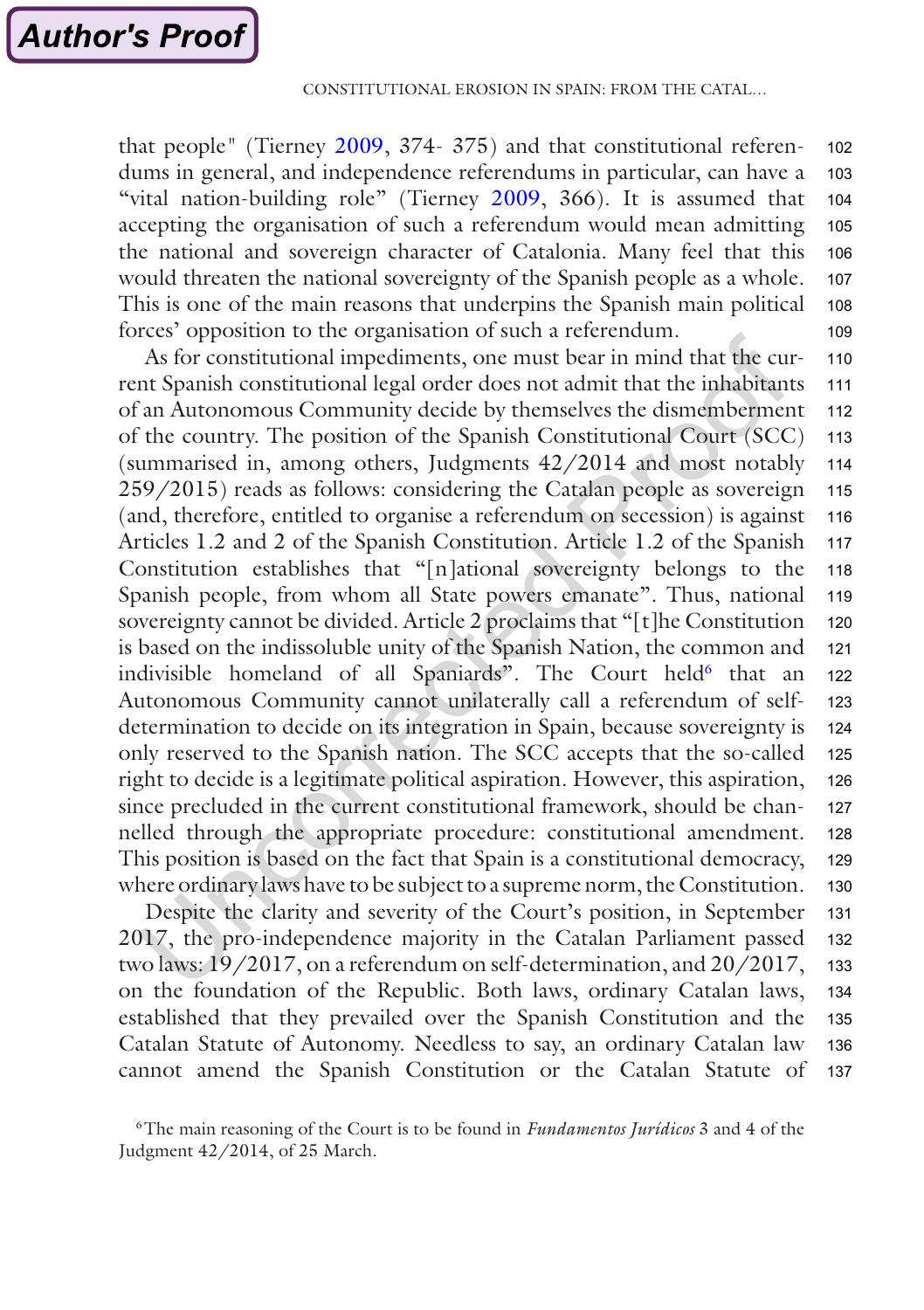Autonomy. Besides, the extraordinary parliamentary procedure used to approve those norms reduced the period for discussion and amendment to less than a day for each bill, leaving no time for the opposition to study the norms. The Catalan Legal Advisory Council itself rejected the move, since it was also an attack to the rights of the parliamentary opposition. 138 139 140 141 142

Both laws were immediately challenged before the SCC, which suspended the laws and their effects, based on the preceding doctrine of the Court and later on declared both of them, by unanimity, unconstitutional (Judgments 114/2017 and 124/2017). However, the referendum took place on 1 October 2017, although without procedural guarantees. The voting led to harsh confrontation and some violent clashes with police, who were trying to prevent its occurrence, pursuant to Court orders. According to the Catalan government, 43% of the population went to the polls to vote in favour of independence.7 143 144 145 146 147 148 149 150 151

Despite a massive and unprecedented demonstration against independence that took place in Barcelona on 8 October, the former Catalan President Carles Puigdemont declared unilaterally the independence of Catalonia on 27 October. In response, the Spanish Senate enacted coercive measures in Catalonia like the imposition of the direct rule by the Spanish government (Article 155 of the Spanish Constitution): the dissolution of the Catalan Parliament and the Catalan Cabinet and the call for early elections on 21 December 2017. Surprisingly and despite initial concerns and hesitation in Madrid, direct rule was tolerated (without protests or uprisings) by Catalan society and civil servants. Probably, since independence has never been embraced by a truly large majority of the Catalan voters, the pro-independence parties lacked the internal support to further continue the game. Meanwhile, Supreme Court judges initiated criminal actions against the main Catalan authorities with the preventive imprisonment of some of them. (Such criminal consequences might also be a reason for the lack of resistance). Others, like former President Puigdemont, left Catalonia to escape from the judicial charges. All of the imprisoned politicians were finally convicted in October 20198, but in June 2021, all of them were pardoned and released from prison. 152 153 154 155 156 157 158 159 160 161 162 163 164 165 166 167 168 169 170

7The fact that the referendum was not an official one might explain the low turnout. In an official one, one could have expected to see a much higher turnout, since "the average turnout in the 40 independence referendums held since 1980, has been 86%". Qvortrup, "Independence Referendums. History, legal status and voting behaviour", 136.

8Criminal Judgment 459/2019 of the Supreme Court, Criminal Chamber, Section one, Rec 20907/2017, of 14 October 2019.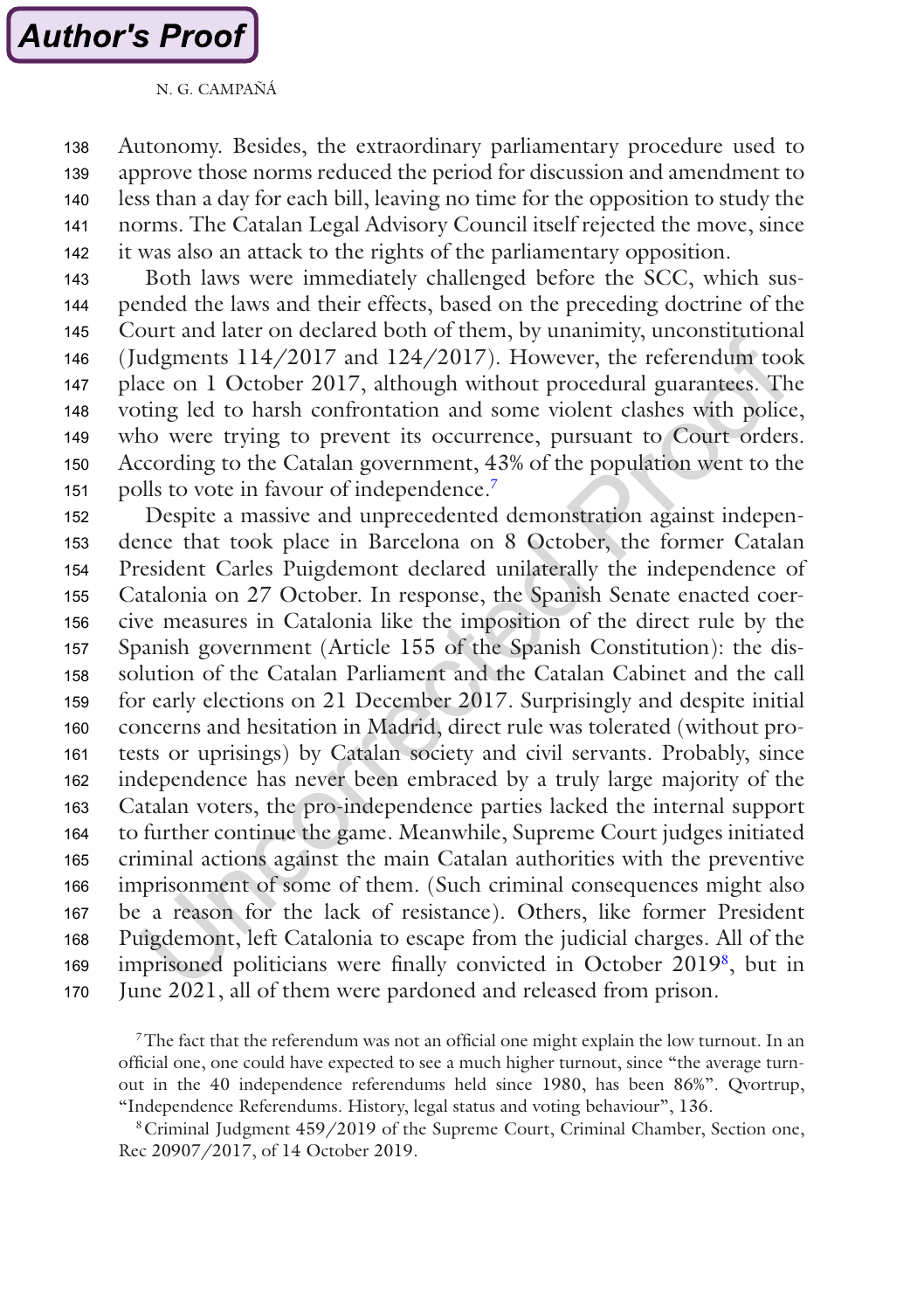176 177

Now that the main events with constitutional relevance have been overviewed, let us review some of the illiberal traits of the Catalan separatist crisis eroding Spanish constitutional system: (1) the allegedly democratic character of a referendum on secession and (2) the disdain for the law and the judiciary because of the unrestricted approach to the popular will. 171 172 173 174 175

## *2.2 The Allegedly Democratic Character of a Referendum on Secession*

Catalan pro-independence leaders have done great efforts to convince the people that organising a referendum on secession is a question of democratic quality. "Voting is normal in a normal country" was some of the most repeated slogans in the years preceding 2017. However, there are a few caveats that must be noted. In a democracy, people vote on a regular basis in competitive and representative elections. In some democracies, there are also referendums. But only in a few of them (e.g. Canada and the UK), it has been allowed to vote on the secession of a part of the country. Many other constitutional democracies have rejected the idea that a subnational entity can organise a referendum on secession (González Campañá [2019](#page-20-0)). 178 179 180 181 182 183 184 185 186 187 188

Catalan pro-independence leaders have assumed that democracy should trump any other legal principle (Vilajosana [2014,](#page-22-0) 195). They simplified the issue by stating that democracy is mainly about voting, and they misled the people by making them believe that a referendum on secession is "normal" or "ordinary". This misleading approach to a complex and emotional issue is one of the reasons why some scholars early on warned about the populist trait of the Catalan pro-independence movement (Castellà [2014](#page-20-0), 235). 189 190 191 192 193 194 195 196

But the "democratic" flaws of the referendum do not refer only to the laws that Catalan authorities ignored. One of the grossest manipulations is the one around the allegedly democratic character of the referendum on secession itself. Such a referendum cannot be justified on the basis of democracy, because it is organised and designed by other pre-democratic elements: language, history, culture… The elements according to which Catalans apparently form a distinct nation separated from the rest of Spain. The delimitation of the demos entitled to decide is a pre-democratic choice. Margiotta explains clearly that the triggering motivation behind a referendum on secession is not democracy, but nationalism: 197 198 199 200 201 202 203 204 205 206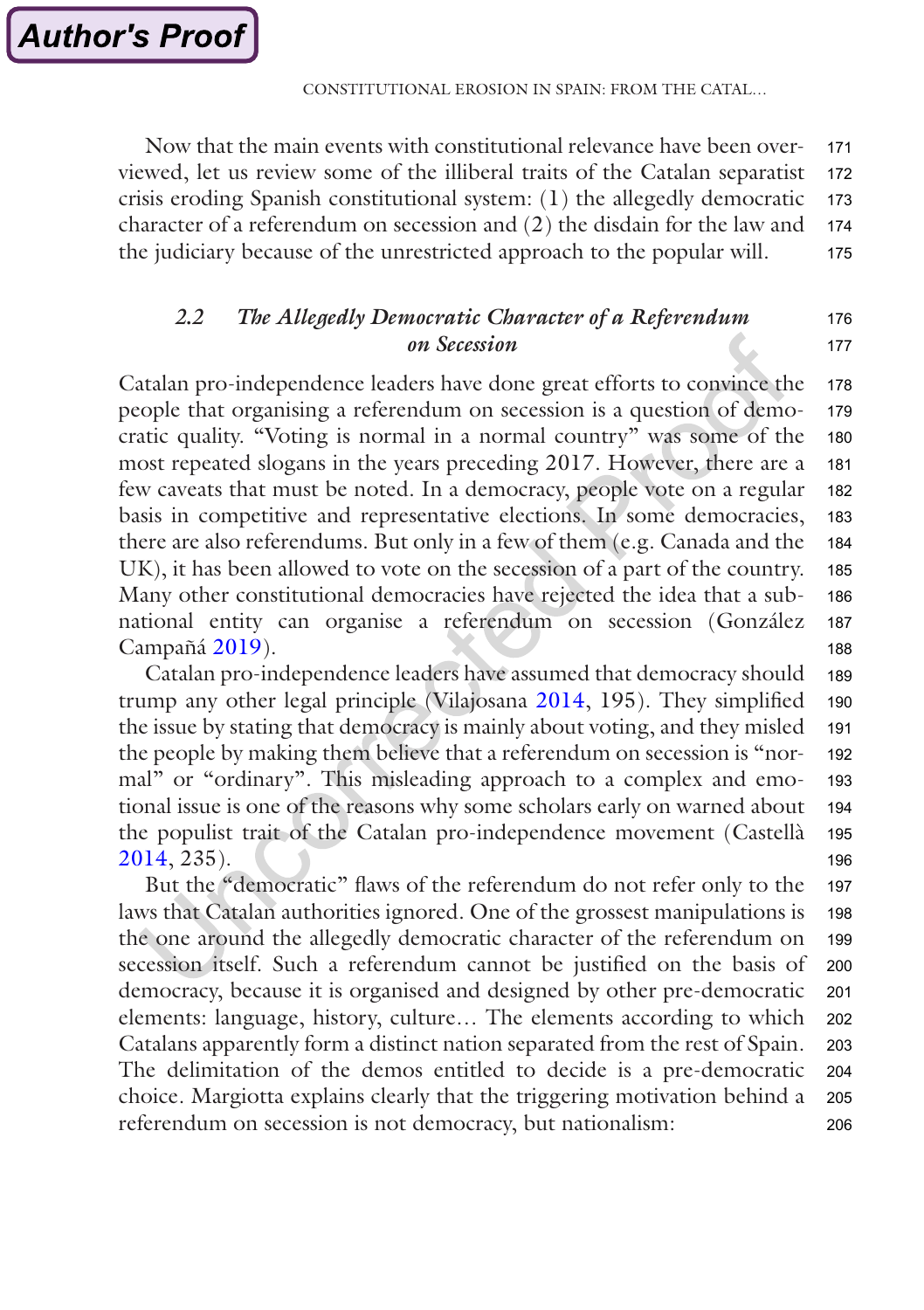<span id="page-8-0"></span>Territory and voters must, in some way, be determined before deciding anything. In practice, the right to secede is granted on the basis of nationality. (Margiotta 202, 21) 207 208 209

That is why she argues that "it seems impossible to justify secession entirely in terms of democracy, as it is always necessary to refer to the predemocratic determination of criteria for belonging to the secessionist group" (Margiotta 202, 23). Or as Closa puts it, "[i]n purely democratic terms (i.e. majority of a group), there is not prima facie criterium to assert that the democratic right to secede of a group [Catalans]must prevail over the equally democratic rejection of this right expressed by a majority of the wider demos which comprises the seceding one [Spaniards as a whole]" (Closa [2020,](#page-20-0) 55). In effect, why is it more "democratic" that only Catalans decide the destiny of Catalonia and Spain instead of all Spaniards? The democratic principle comes into the equation only after the demos entitled to secede has been decided. It is only then that the democratic (procedural) question enters the equation: how the chosen demos is going to decide? 210 211 212 213 214 215 216 217 218 219 220 221 222 223

Thus, as seen, the claim about the democratic character of the referendum on secession is, at least, misleading. 224 225

#### *2.3 The Disdain for the Law and the Judiciary Because of the Unrestricted Approach to the Popular Will*  $226$ 227

In constitutional terms, populism refers to the unrestricted popular sovereignty. People can't be wrong and therefore, leaders and parliaments should find out the way to carry out people's aspirations, regardless of the letter of the law. This is exactly what has occurred in Catalonia in the last years, notably in the fall of 2017.<sup>9</sup> There was an emphasis on the Catalan people as the true holders of sovereignty whose will could only be expressed through a plebiscite. In fact, it is common to populists to promove referenda as a more democratic and legitimate instrument of decision-making than the ordinary instrument's representative democracy (Wind [2020](#page-22-0), 30). 228 229 230  $231$ 232 233  $235$ 236

[AU2](#page-23-0) 234

<sup>9</sup>There was a previous discrediting task promoted by Catalan institutions. For instance, note the Catalan Parliament Resolution 1/XI, of 9 November 2015, where it is established that the Catalan Parliament will no longer be subject to decisions adopted by the "Spanish State", in particular those coming from the Constitutional Court, for, according to the Resolution, "it lacks legitimacy and competence".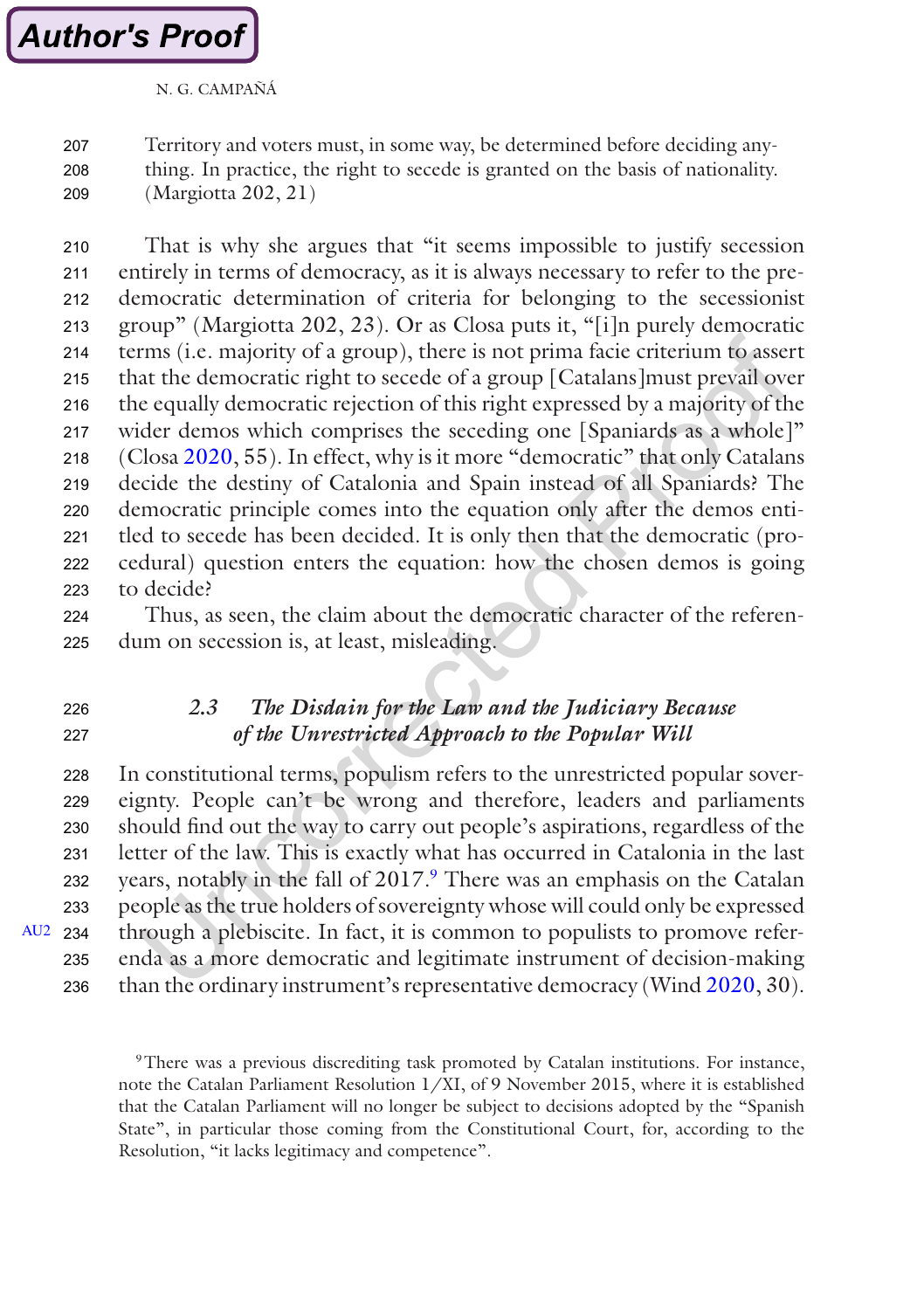The referendum became a moral goal, the only tool to allow for the political expression of the people's will, "to the detriment of political representation and other kind of consociational arrangements" (Barrio et al. [2018](#page-20-0), 1001).That is why despite the preparations of the 2017 referendum had been declared null and unconstitutional by the Constitutional Court (Judgment 90/2017, of 5 July, declaring null and unconstitutional the budget allocated to conduct the referendum), pro-independence Catalan leaders insisted on their will to disobey legal requirements (Barrio et al. [2018](#page-20-0), 1001). On 7 September 2017, the Constitutional Court suspended the referendum and warned Catalan elected politicians of their duty to comply with the law and the possible criminal responsibilities. But such warnings did not stop Catalan authorities. Oriol Junqueras, former Vice-President of the Catalan government, had insisted several times that "voting is a right that prevails over any law" and that "we [Catalan government] will disobey the Spanish laws, but we will obey the mandate that we have in the Catalan Parliament".<sup>10</sup> 237 238 239 240 241 242 243 244 245 246 247 248 249 250 251 252

As explained in the introduction, this opposition between legitimacy (that comes from the Catalan people, even if there is no clear majority and society is deeply divided when it comes to secession) and legality implies an illiberal version of democracy. The idea of the government of the people is taken literally and checks and balances on the popular will are rejected (Kriesi [2014,](#page-21-0) 363). 253 254 255 256 257 258

The disdain for the law is also to be found in the way the illegal referendum was implemented. Here, the standards established by the Venice Commission are noteworthy.11 As Castellà reminds us, the Venice Commission emphasises, besides legitimacy, "the need to respect the Rule of Law, and in particular to comply with the legal system as a whole, especially with the procedural rules" (Castellà [2020](#page-20-0), 158). The 2017 referendum failed to comply with many of the Venice Commission requirements: 259 260 261 262 263 264 265

<sup>10</sup> "Para blindar la consulta entraríamos en el Govern". *El Mundo*, 14 September 2014, <https://www.elmundo.es/cataluna/2014/09/14/54149260268e3e6b608b457a.html> last accessed 30 September 2021.

<sup>11</sup> Among the general studies of the Venice Commission, Code of Good Practice on Referendums CDL-AD(2007)008rev and the Revised Guidelines on the holding of referendums CDL-AD(2020)031. A summary of the criteria to be found in Venice Commission, Compilation of Venice Commission Opinions and Reports concerning Referendums CDL(2017)002.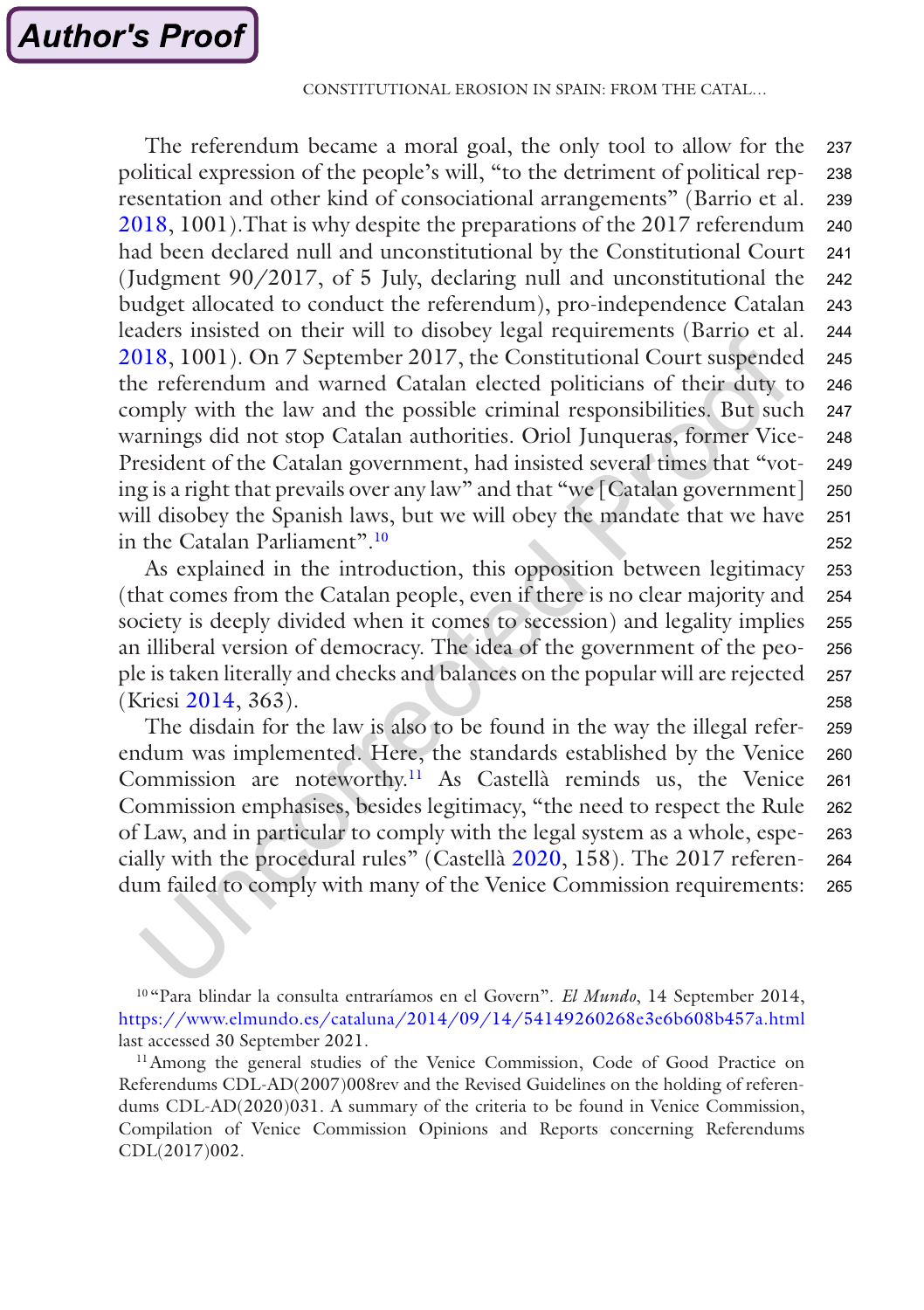- "referendums cannot be held if the Constitution or a statute in conformity with the Constitution does not provide for them".12 Both the Spanish Constitution and the Catalan Statute of Autonomy do not provide for a referendum on secession; 266 267 268 269
- "an impartial body must be in charge of organising the referendum".<sup>13</sup> The electoral commission that the Catalan Parliament had appointed (without any type of qualified majority) to supervise the referendum was dissolved after the Constitutional Courts imposed its members with coercive fines (Decrees 123 and 124/2017, of 19 and 20 September 2017) and was not replaced; 270 271 272 273 274 275
- "Political parties or supporters and opponents of the proposal must be able to observe the work of the impartial body".14 There was no provision to include opponents to overlook the work of the electoral commission; 276 277 278 279
- "the absolute minimum period between calling a referendum and polling day should be four weeks. A considerable longer period of preparation is desirable, however".15 The Law of Referendum (Law 19/2017), an *ad-hoc* law, was passed only three weeks before the date of the referendum. 280 281 282 283 284

The Venice Commission had been approached by the Catalan government in their search for international legitimacy. In his letter of 2 June 2017, Mr Buquicchio, President of the Venice Commission, underlined that the Venice Commission, "the official name of which is European Commission for Democracy through the Law, has consistently emphasised the need for any referendum to be carried out in full compliance with the Constitution and the applicable legislation".16 The Catalan authorities decided to ignore the suggestions of the President of the Venice Commission and the Judgments of the Spanish Constitutional Court. This can only be explained by a populist and radical interpretation of the popular will. 285 286 287 288 289 290 291 292 293 294 295

12Venice Commission, Revised Guidelines on the holding of referendums CDL-AD(2020)031, 10.

<sup>13</sup> Ibid., 11.

<sup>14</sup> Ibid., 12.

<sup>15</sup> Ibid., 16.

<sup>16</sup>Document available at [https://www.venice.coe.int/files/Letter%20to%20the%20](https://www.venice.coe.int/files/Letter%2520to%2520the%2520President%2520of%2520the%2520Government%2520of%2520Catalonia.pdf) [President%20of%20the%20Government%20of%20Catalonia.pdf](https://www.venice.coe.int/files/Letter%2520to%2520the%2520President%2520of%2520the%2520Government%2520of%2520Catalonia.pdf) last accessed 30 September 2021.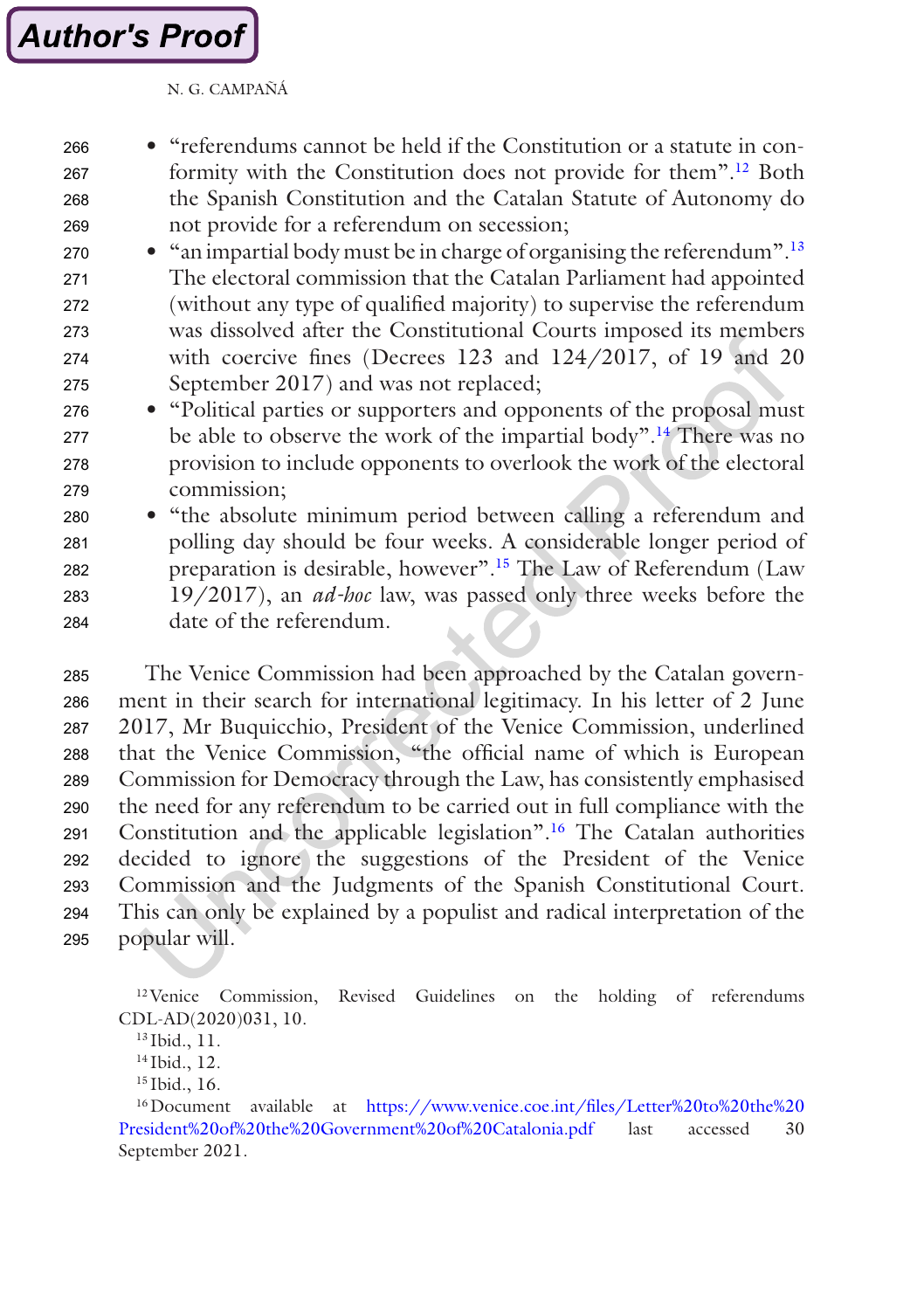In sum, in the last years, in Catalonia we have been used to a simplistic and demagogic narrative that tells us that anything can be subject to a vote, even depriving others from their rights. At the end, the secession of Catalonia is about deciding to deprive some of our current fellow citizens, those who live in the rest of Spain, of the possibility of keeping their citizenship rights in Catalonia. Or as Stephane Dion eloquently explains, secession is about breaking the civic solidarity that unites citizens (Dion [2021](#page-20-0), 97; Ovejero [2021,](#page-21-0) 41). 296 297 298 299 300 301 302 303

This populist narrative also argues that popular will is enough to trump the law, even if that popular will is not as clear as it is portrayed by the Catalan authorities. This is a risky enterprise: denying the relevance of the law and only raising it when it suits the political leadership. Such an approach is putting a great strain on the constitutional and liberal character of our democracy because it is not only undermining the Rule of Law, but the inherent pluralism to any constitutional democracy. Pluralism rejects the homogeneity of society and sees it, instead, as a heterogeneous collection of groups and individuals with often fundamentally different views and wishes (Mudde [2004,](#page-21-0) 544). On the contrary, Catalan authorities have attempted to portray the Catalan people as a homogenous community whose allegedly majoritarian will has to prevail over any law. 304 305 306 307 308 309 310 311 312 313 314 315

#### *2.4 Spanish Reaction to the Catalan Pro-independence Crisis* 316

The above section has provided an overview of the constitutional erosion provoked by Catalan leaders. We should also pay attention to the Spanish reaction thereof. Was there any type of populist behaviour that led to constitutional abuse? The section will not be covering all angles of Spanish response to the Catalan crisis (not even those with a constitutional dimension, like triggering Article 155 of the Spanish Constitution), but those elements who have arisen concerns related to populism and constitutional erosion. Thus, here one has to reflect upon two different scenarios: firstly, to what extent the denial to negotiate an independence referendum can be considered an erosion of the constitutional system? Secondly, what about the judicial response to the imprisonment of Catalan leaders? 317 318 319 320 321 322 323 324 325 326 327

From 2012 to 2017, Spain's government rejected all calls by Catalan leaders to negotiate an independence referendum. One could argue that Spain's government did not facilitate a political solution and engaged in obstruction through silence and persistent refusal. The government did not attempt to offer any alternative to calm down the situation, but used 328 329 330 331 332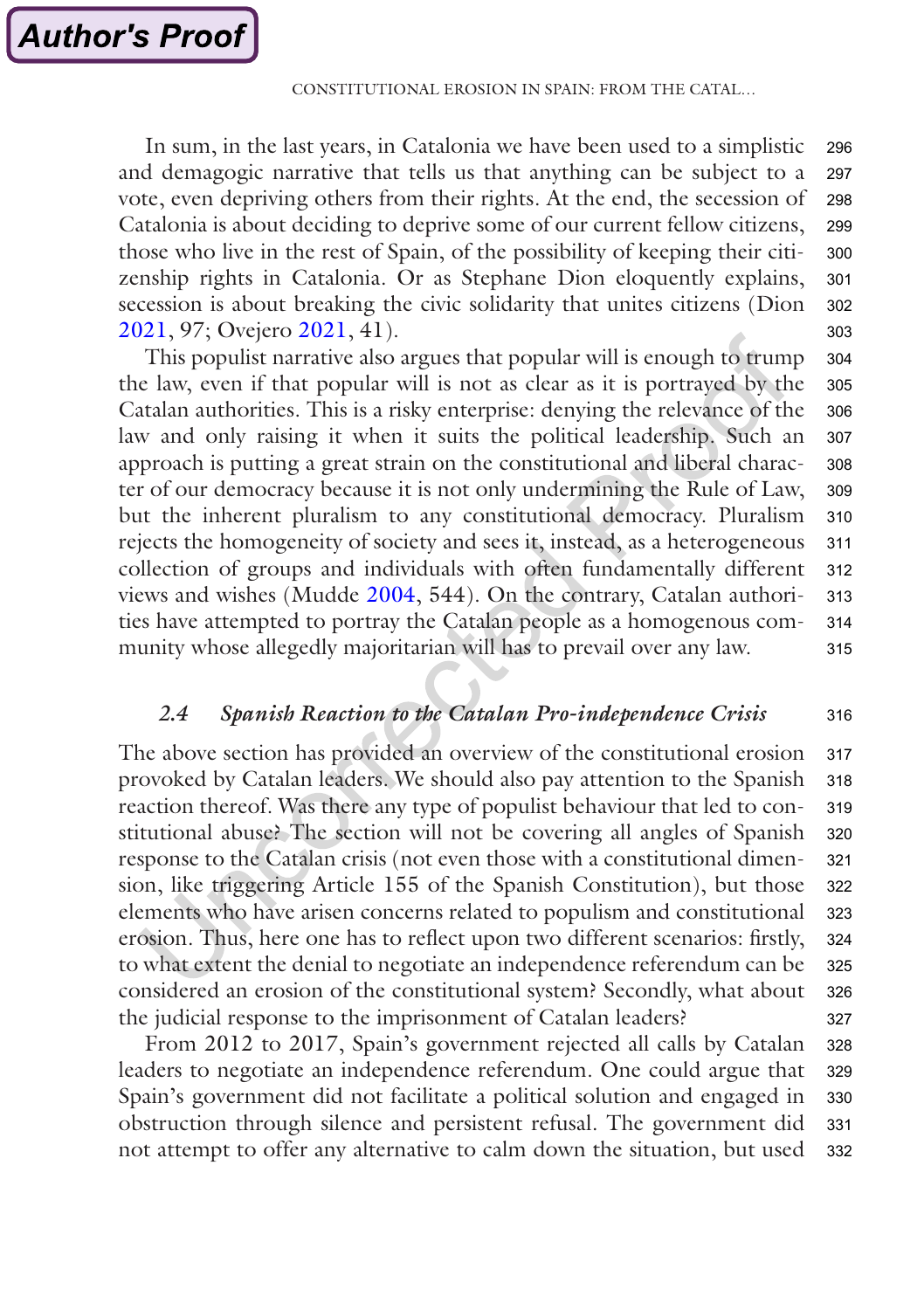"the Constitutional Court as a shield against the excesses of the pro-independence authorities" (Queralt [2019,](#page-21-0) 265). Spanish authorities' reaction can be considered a political error, for the response to this populist crisis should also come from politics, not only from Courts. But this poor handling of the revolt falls short of being a violation of human rights or a threat to democracy or Rule of Law (Campins [2015,](#page-20-0) 480; Qvortrup [2020](#page-21-0), 138).17 333 334 335 336 337 338 339

As for the judicial response to the Catalan crisis, Spain's government has been criticised by the Parliamentary Assembly of the Council of Europe in a Resolution adopted in June 2021.18 Such Resolution urged Spanish authorities, among others, to consider pardoning the Catalan politicians convicted and to enter into a dialogue with all political forces in Catalonia. The debate about pardoning the Catalan convicted politicians who had been found guilty in 2019 by the Supreme Court for sedition and misuse of public funds had been ongoing in Spain for months. On 22 June 2021, the Spanish government formally pardoned them, against the opinion of the Supreme Court and the Prosecutor and without requesting them to disown their political opinions and despite they did not show any type of regret. Besides, a dialogue table between the Spanish and Catalan governments to discuss the "political conflict" was already prompted in February 2020, and it has been reactivated in 2021 after the pardoning of the convicted politicians. 340 341 342 343 344 345 346 347 348 349 350 351 352 353 354

Having said that, it is fair to address the flaws of the Resolution as well, since it is based on a false presumption, namely, that "Catalan politicians were prosecuted and eventually convicted to long prison terms for sedition and other crimes, *inter alia* for statements made in the exercise of their political mandates". But in fact, none of the politicians were convicted for the expression of their opinions, as the Supreme Court stated in Judgment 459/2019: 355 356 357 358 359 360 361

The object of the criminal charge – as we have declared proven – is the shattering of the constitutional agreement, and their doing so through the approval of laws in open and recalcitrant disregard of the orders of the Constitutional Court. What is sanctioned, in short, is not voicing an opinion 362 363 364 365

<sup>17</sup> In fact, the European Court of Human Rights dismissed in May 2021 the application of two Catalans injured during the 1 October referendum on the ground of lack of human rights violations.

18Parliamentary Assembly of the Council of Europe, Resolution 2381 (2021), *Should politicians be prosecuted for statements made in the exercise of their mandate?*.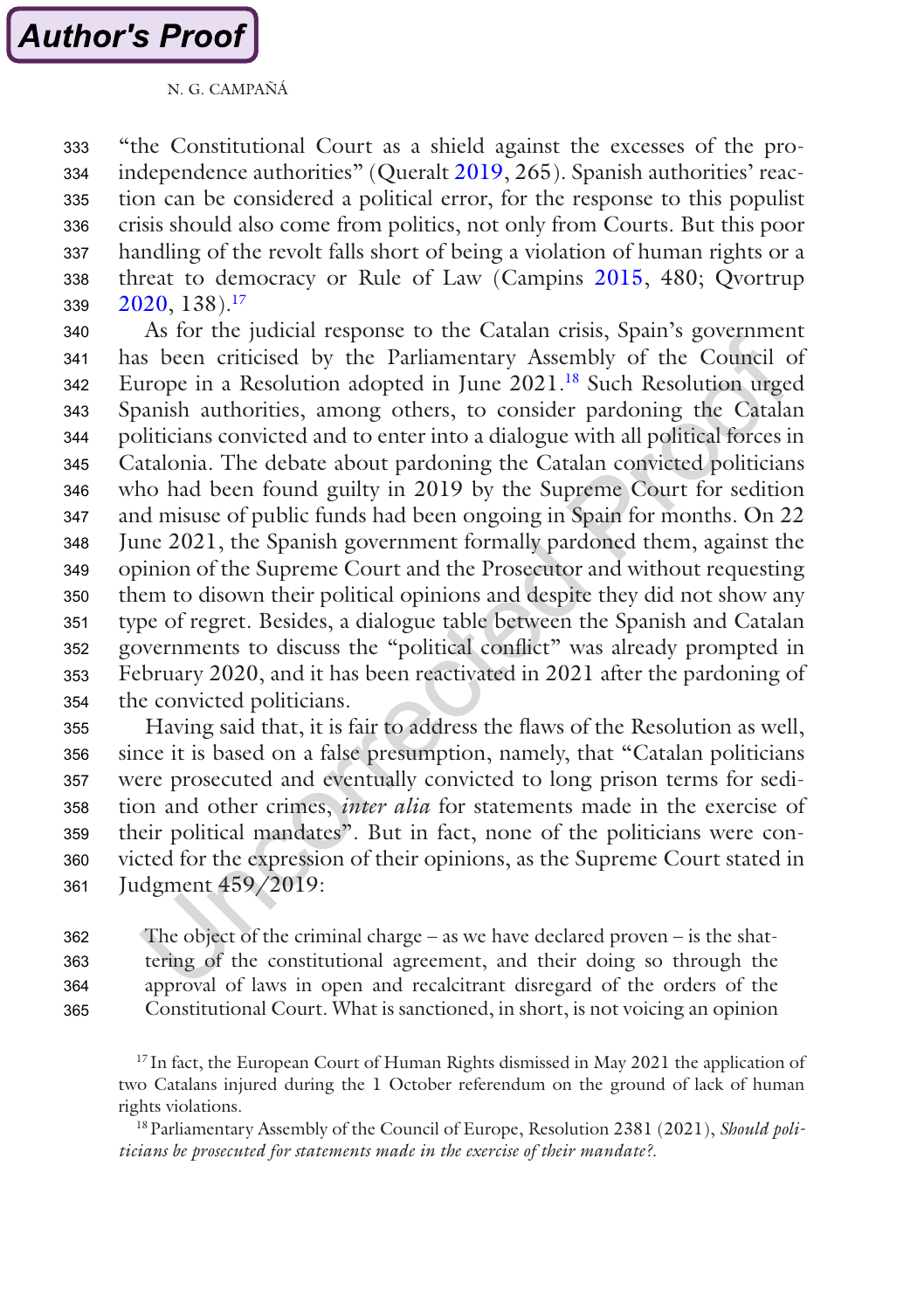or advocating a secessionist option, but defining a parallel, constituent legality and mobilising a mass of citizens to oppose the implementation of the legitimate decisions of the judicial authority, holding a referendum declared illegal by the Constitutional Court and the High Court of Justice of Catalonia, whose result was the necessary condition for the entry into force of the law of transition, which implied a definitive break with the structure of the State.19 366 367 368 369 370 371 372

In this paragraph, the Supreme Court was, *inter alia*, reminding the position of the SCC: the pro-independence demand is a legitimate political aspiration, but since it is precluded in the current constitutional framework, it requires first a constitutional amendment. Spanish constitutional legal order, unlike Germany, does not contain eternity clauses and, therefore, such amendment would be legal, if enough majorities in the Spanish Parliament are secured. 373 374 375 376 377 378 379

This is why there are no strong reasons to argue that there has been a sustained constitutional erosion prompted by Spain's response to the Catalan crisis, notwithstanding the political errors that might have been committed by Spanish governments. 380 381 382 383

### 3 Spain's Government (Some of Them Intended) Reforms of the Judiciary 384

As stated in the introduction, although the main populist erosion to the Rule of Law in Spain is taken place at the regional level, at the national level there are as well reasons for concern. 386 387 388

In a constitutional democracy, to protect fundamental rights and minorities, the expression of the general will has to be limited by the independence of counter-majoritarian key institutions, notably the judiciary. In effect, one of the key elements of a sound liberal democracy is the independence of the judiciary. Without independent judicial constraints on political majorities, a political system cannot properly be called a liberal democracy. If Courts are not independent and impartial, how can we be sure that they will enforce the Rule of Law for all rather than pursue a particular governing majority's interests? (Wind [2020](#page-22-0), 87) 389 390 391 392 393 394 395 396 397

385

<sup>&</sup>lt;sup>19</sup>The long judgement (almost 500 pages) along with short summaries in English can be found at: [https://www.poderjudicial.es/cgpj/es/Poder-Judicial/Noticias-Judiciales/](https://www.poderjudicial.es/cgpj/es/Poder-Judicial/Noticias-Judiciales/El-Tribunal-Supremo-condena-a-nueve-de-los-procesados-en-la-causa-especial-20907-2017-por-delito-de-sedicion) [El-Tribunal-Supremo-condena-a-nueve-de-los-procesados-en-la-causa](https://www.poderjudicial.es/cgpj/es/Poder-Judicial/Noticias-Judiciales/El-Tribunal-Supremo-condena-a-nueve-de-los-procesados-en-la-causa-especial-20907-2017-por-delito-de-sedicion)[especial-20907-2017-por-delito-de-sedicion](https://www.poderjudicial.es/cgpj/es/Poder-Judicial/Noticias-Judiciales/El-Tribunal-Supremo-condena-a-nueve-de-los-procesados-en-la-causa-especial-20907-2017-por-delito-de-sedicion).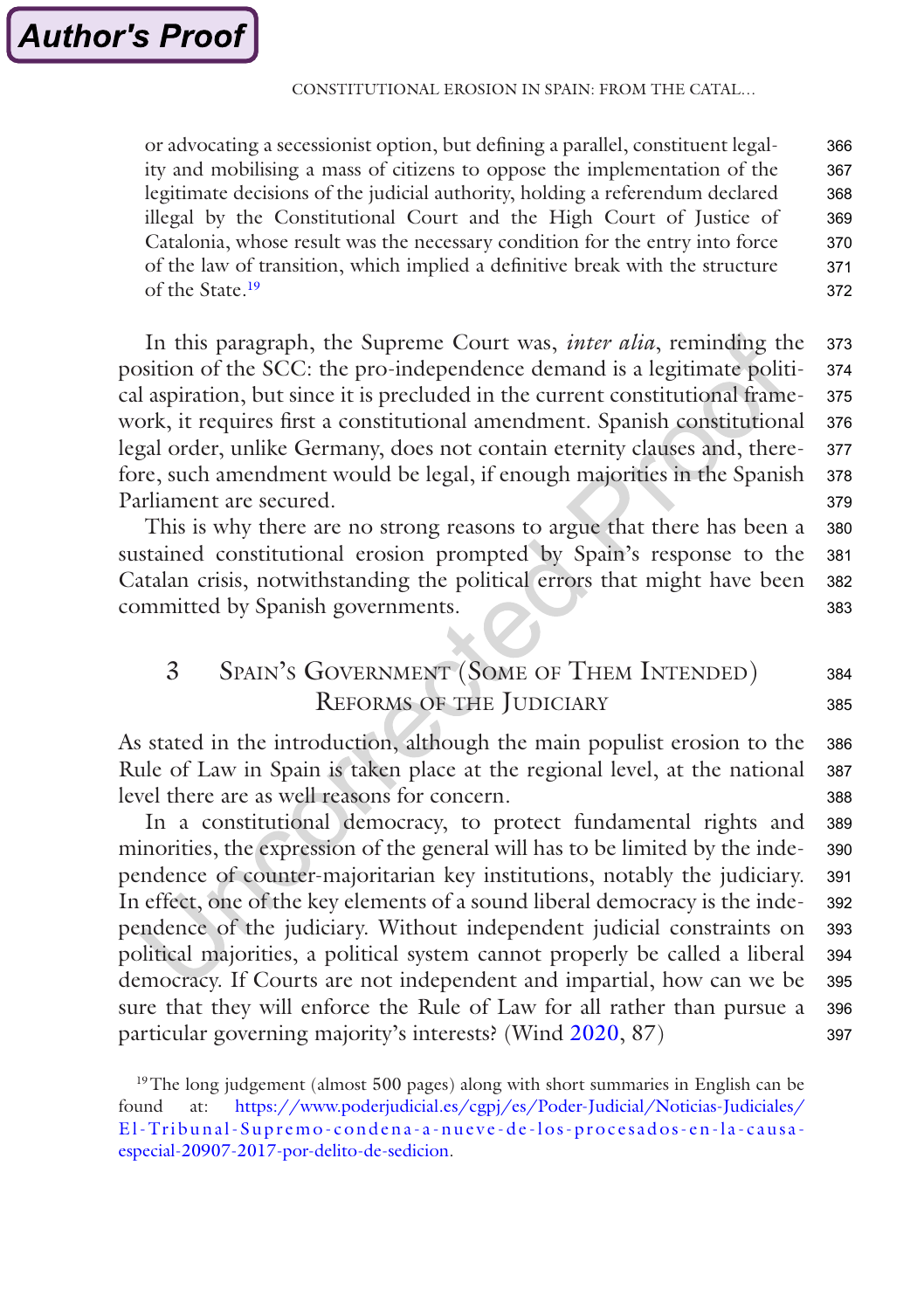

In the last years, within the EU, we have witnessed across several Member States, whose governments have been described as populist (namely Poland and Hungary), attempts to interfere with the judiciary by removing judges, ousting of jurisdiction, and court packings. Some of these attempts have been successful, others have been stopped by the European Court of Justice case law and by political pressure exercised by the European Commission (Magaldi 2021; Becerril [2020](#page-20-0); Kochenov [2019](#page-21-0); Pech and Scheppele [2017\)](#page-21-0). These judiciary reforms can erode greatly any constitutional democracy. The concerns are high, particularly also because of the difficulties to counteract these tendencies. Unfortunately, Spain is not alien to this peril, although, needless to say, the Rule of Law backsliding cannot be compared to Poland or Hungary. 398 399 400 401 402 403 404 405 406 407 408 409

#### *3.1 The Long-standing Crisis of the General Council for the Judiciary* 410 411

In the 2020 Rule of Law Report country chapter on the situation in Spain,20 the European Commission warns, among other things, about the fact that the General Council for the Judiciary (GCJ) has been exercising its functions *ad interim* since December 2018. But it is in the 2021 edition that the Report is deeply worried about the path taken by judiciary reforms in Spain, particularly the (attempted) reforms surrounding the GCI.<sup>21</sup> 412 413 414 415 416 417 418

In Spain, the GCJ is the body of judicial self-governance and ensures the independence of courts and judges, yet it does not form part of the judiciary.22 It was established to ensure the independence of the judiciary, in particular the independence regarding the executive. It exercises disciplinary action and is competent to appoint, transfer and promote judges. The GCJ consists of the President of the Supreme Court and 20 individuals, 12 judges and 8 lawyers or other jurists. The GCJ members are appointed for a non-renewable period of five years. While the Spanish Constitution requires the 8 jurists to be appointed by a three-fifth majority in each Chamber of the Spanish Parliament, it does not specify how the 12 419 420 421 422 423 424 425 426 427 428

20European Commission SWD(2020) 308 final, 2020 Rule of Law Report, Country Chapter on the rule of law situation in Spain.

21European Commission SWD(2021) 710 final, 2021 Rule of Law Report, Country Chapter on the rule of law situation in Spain.

22Article 117 of the Spanish Constitution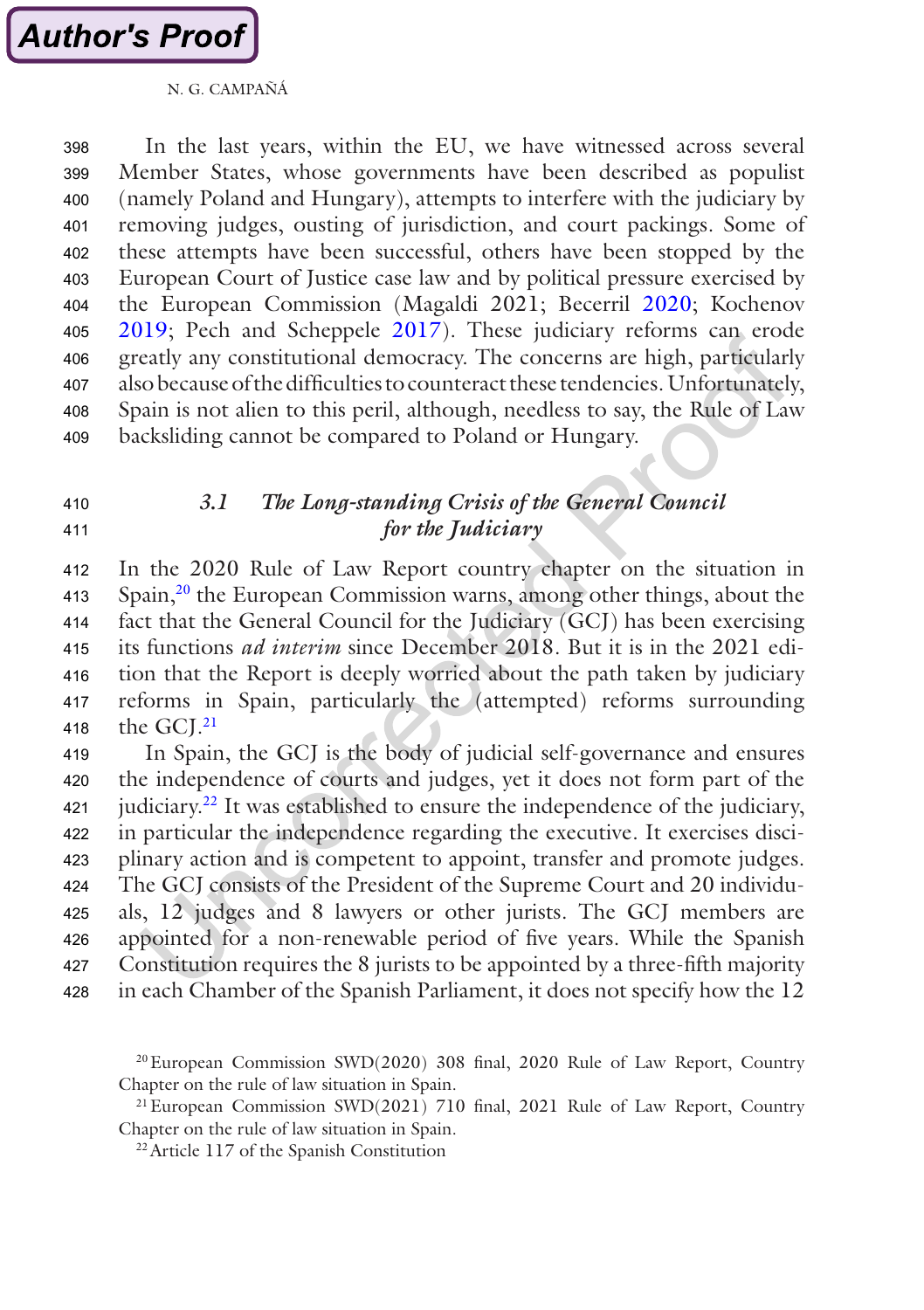members representing judges are to be appointed.<sup>23</sup> The appointment process has undergone significant changes over time and represents one of the most sensitive and contested issues. Initially, the 12 judges were elected by judges. This model was changed in 1985 by a reform prompted by the then-Socialist government. In effect, the regulation of the Judicial Council was reorganised and established by Organic Law 6/1985, of 1 July, on the Judicial Power and since then, the Parliament is also responsible for the appointment of the 12 judges with a three-fifth majority. 429 430 431 432 433 434 435 436

The 1985 reform was challenged before the Constitutional Court, that in its Judgment 108/1986, of 29 July, upheld the constitutionality of the law, but voiced some concerns regarding the shift of power to the legislature and the risk of partisan politics in the appointment procedure (Torres [2018](#page-21-0), 1773). In effect, the Court stated (i) that the preferred model for the selection of members is direct election by judges and magistrates, (ii) that involving the Parliament entails the risk of allocation of seats depending on the parliamentary strength of political parties, and, therefore a risk of politicisation of the judiciary (iii) and finally that the appointment of members according to partisan criteria "was not admissible". Surprisingly, and despite the Court clearly understood the risks of the reform, it concluded that since there was the possibility of an interpretation in accordance with the spirit of the Constitution, there were no grounds to declare the law unconstitutional (Porras [1987](#page-21-0), 234). The Court hoped for the best, expecting that due to its warnings the political formations would not allocate the GCJ seats according to their parliamentary representation.<sup>24</sup> 437 438 439 440 441 442 443 444 445 446 447 448 449 450 451 452

In practice, the three-fifths majority requirement, rather than promoting broad political consensus, has led the Socialist Party and the Popular Party (the two main parties in Spain) to appoint the 20 candidates between them, with the inclusion of members recommended by smaller political groups, depending on whether these groups support the party in power (either the Socialist or the Popular). The risks foreseen by the Constitutional Court have become unfortunate realities. It should not surprise that as a result of this practice, the GCJ is perceived as a highly politicised body that undermines not only its own legitimacy, but also the legitimacy of the 453 454 455 456 457 458 459 460 461

 $^{24}$ Following subsequent reforms (namely, Organic Law  $4/2013$ , of 24 June, on the amendment of the General Council of the Judiciary), the 12 judges appointment is made upon receiving from the Council a list of candidates who have received the support of judges' associations.

<sup>23</sup>Article 122 of the Spanish Constitution.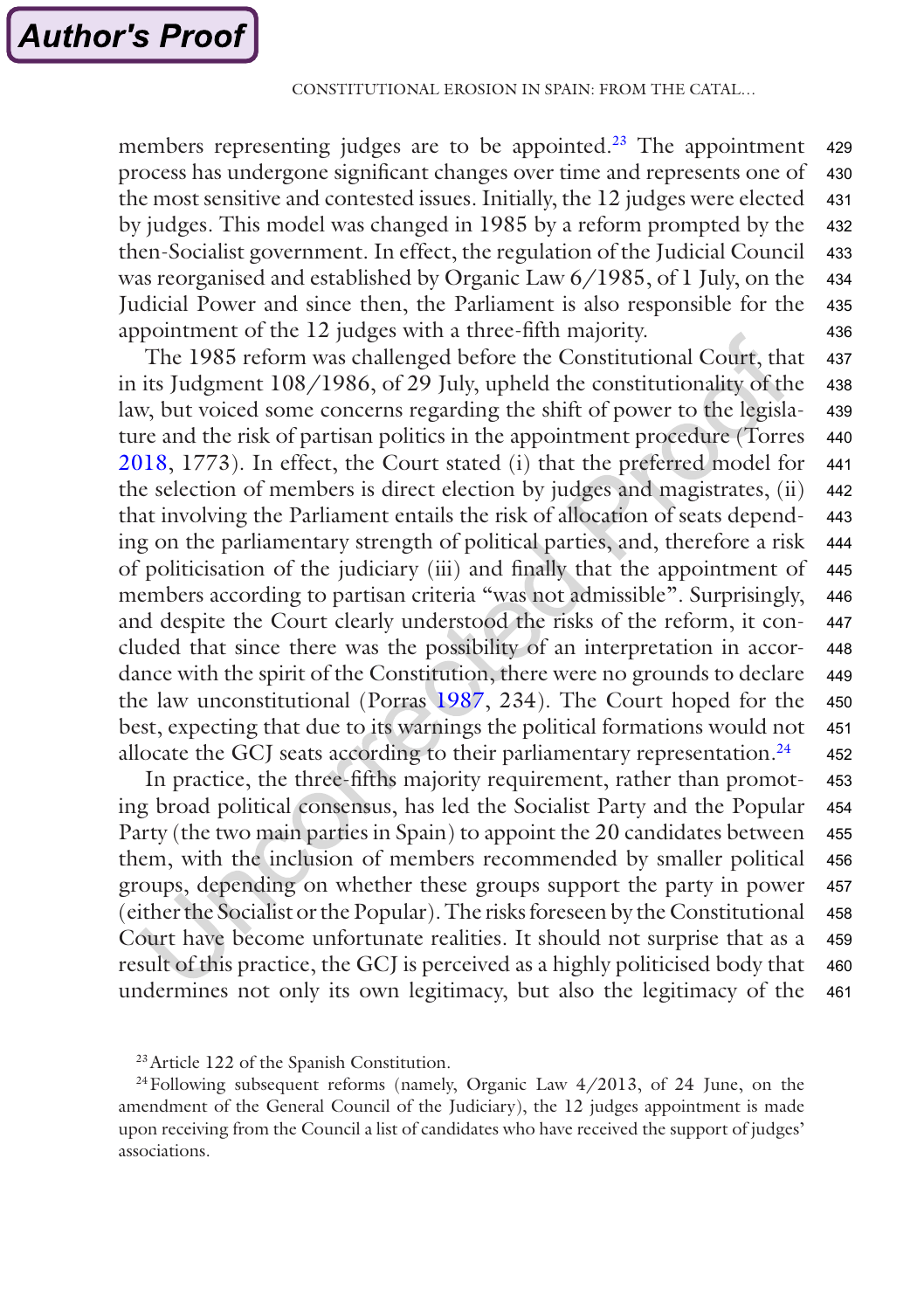whole Spanish judiciary. Carmona refers to the situation as a "partisan colonisation" (Carmona [2020\)](#page-20-0). This poses a serious problem, since Courts need to be not only independent but also perceived as independent (Torres [2018](#page-21-0), 1779). In effect, public perception that justice is impartial is the foundation for the confidence which citizens must have in their judicial system. 462 463 464 465 466 467

As it has been shown, the Spanish model of appointing GCJ members has been, at least since 1985, contrary to the spirit of the Spanish Constitution. It is also against European standards. These standards are to be found in the 2010 Council of Europe Recommendation on judges: independence, efficiency and responsibilities. When it comes to Judiciary Councils, it provided that "at least half of members of such councils must be judges chosen by other judges from all levels of the judiciary" (para. 27).25 The 2010 Venice Commission Report in the Independence of the Judicial System argued that "the council should have a pluralistic composition with a substantial part, if not the majority, of members being judges. Except for ex-officio members these judges should be elected or appointed by their peers".26 Bottom line being that at least a significant number of the members of the Judiciary Councils has to be appointed by judges themselves, not by politicians. 468 469 470 471 472 473 474 475 476 477 478 479 480 481

In the past, with the two mainstream parties reaching agreements quickly to renew the body, breaching European standards seemed no urgent problem. However, now, in times of polarisation and populist policies, when the Spanish Parliament is more fragmented than ever, reaching this type of agreements entails more costs for both parties. And deadlocks can occur. Secondly, with the attention that the Polish judiciary reforms have attracted, any type of government intervention in the judiciary raises suspicions and concerns in Europe, so the Spanish case cannot be overlooked. 482 483 484 485 486 487 488 489 490

#### *3.2 The Current Crisis of the General Council of the Judiciary* 491

#### Since December 2018, the GCJ has been exercising its functions *ad interim*, waiting for a renewal. Negotiations between the Socialist and the 492 493

26Venice Commission, Report on the independence of the Judicial System. Part I: the independence of judges CDL-AD(2010)004.

<sup>&</sup>lt;sup>25</sup> Council of Europe Recommendation  $CM/Rec(2010)12$  of the Committee of Ministers to member states on judges: independence, efficiency and responsibilities.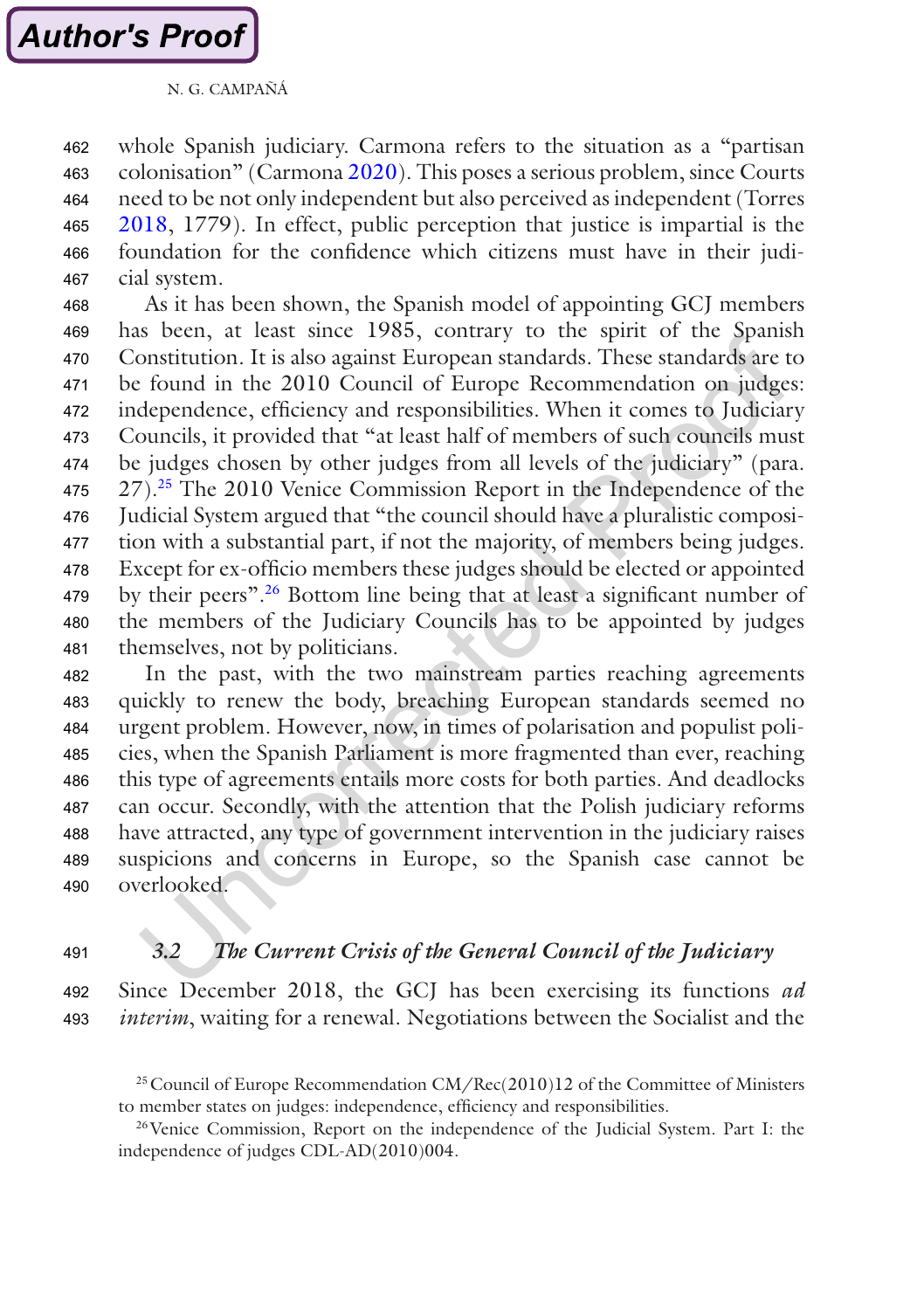Popular Party are in a stalemate. They have been unable to reach any agreement. The acting president of the GCJ has repeatedly brought to the attention of Parliament the need to proceed with the nomination of new members and has referred to the current situation as an "institutional anomaly".27 It is true that the Venice Commission has stressed the importance of providing for qualified majorities to ensure that a broad agreement is found, but it has also warned against the risk of stalemates. Given that qualified majorities strengthen the position of the parliamentary opposition, the Venice Commission has also underlined the greater responsibility minorities hold not to misuse this power and the need "to conduct their opposition in a way loyal to the system and the idea of legitimate and efficient democratic majority rule".<sup>28</sup> The Spanish opposition, the Popular Party, with its insistence in blocking the renewal is showing a poor spirit of cooperation. 494 495 496 497 498 499 500 501 502 503 504 505 506 507

In 2020, the two parliament groups that sustain the government coalition in Spain (the Socialist Party, PSOE and Unidas Podemos) tabled a bill<sup>29</sup> aimed at changing the election system of the judges of the GCJ to an absolute majority of a second vote. Thus, the 12 judges of the GCJ would continue to be elected by Parliament, but the necessary majority of threefifth would only be required in a first vote. If such a majority cannot be reached, then the election would be made in a second vote with absolute majority. This would mean that the parliamentary majority that sustains the government will be enough to decide the composition of the GCJ putting the independence of the body at high risk. In short, the proposal was aimed to replace the three-fifth majority requirement by the less demanding absolute majority, so that there is a correlation between the composition of the GCJ and the parliamentary majority. Following criticism because of the attack to the separation of powers and the populist motivation against counter-majoritarian institutions, in May 2021, the parliamentary groups sponsoring the draft law withdrew it. In this regard, it is to be noted the Letter of the President of GRECO (Group of States against Corruption of the Council of Europe) to the Spanish Head of 508 509 510 511 512 513 514 515 516 517 518 519 520 521 522 523 524 525

27Press Release of the GCJ of 23 December 2019. Again, on 5 September 2021, the President of the GCJ, Carlos Lesmes, during the opening speech of the judicial course, appealed to constitutional patriotism and generosity and urged to renew the GCJF so that it can disappear from the stage of partisan struggle.

<sup>28</sup> Venice Commission, Opinion on the draft law on amendments to the law on the Judicial Council and judges of Montenegro CDL-AD(2018)015, para 38.

<sup>29</sup> Proposal of an Organic Law to modify Organic Law 6/1985, of 23 October 2020.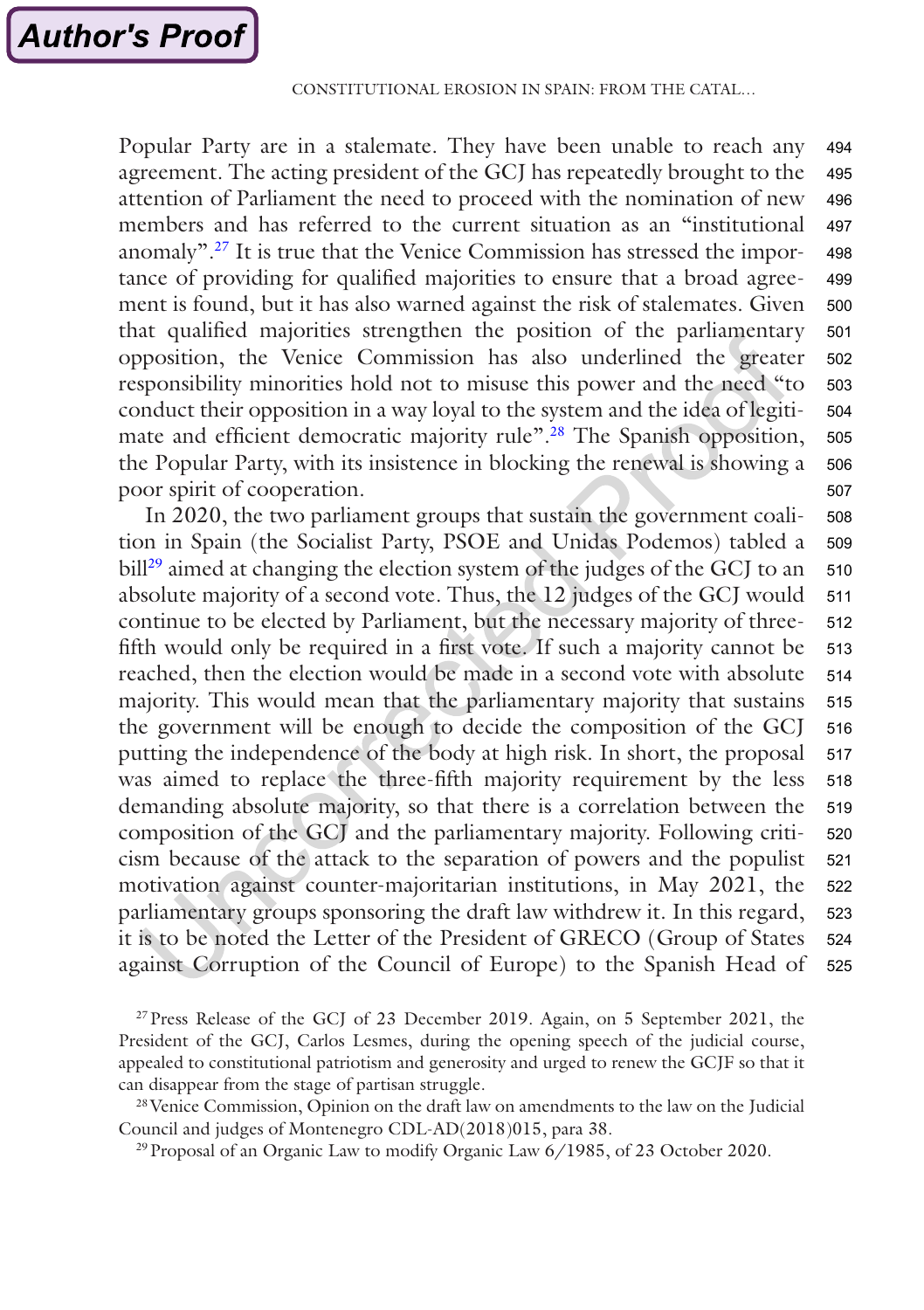

Delegation from 14 October 2020,<sup>30</sup> where Mr Marin Mrčela regretted that "[t]his legislative initiative departs from the Council of Europe standards concerning the composition of judicial councils and election of their members and may result in a violation of the Council of Europe anticorruption standards". Also, the European Commission reacted saying that the reform would endanger judicial independence and exacerbate the impression that the Spanish judiciary may be vulnerable to politicisation. 526 527 528 529 530 531 532

The withdrawal of the draft law was welcomed, but the problem is that, in fact, the current situation is already problematic. For instance, in 2021, the European Commission ranked Spain number 22 (out of 27) in the EU Justice Scoreboard<sup>31</sup> in terms of independence perceived by the general population, attributing this lack of autonomy mainly to political interference. The reform would have just worsened it and would have moved Spain closer to Poland. Note, for instance, the Polish GCJ equivalent body, the Krajowa Rada Sadownictwa (KRS), already famous among EU lawyers, because of the ECJ case law dealing with legislative reforms affecting it. In 2016, a Polish reform changed the way its members were appointed. While in the past, 15 of its members were elected by Judges, since then those members were going to be elected by the Parliament, with the result that 23 out of 25 members were going to be elected by either the Parliament or the Government (Magaldi 2021). The EU questioned the level of influence of the legislative or executive authorities given that a majority of members are appointed directly by these authorities.<sup>32</sup> 533 534 535 536 537 538 539 540 541 542 543 544 545 546 547 548

Although this intended reform was finally not passed, the government did pass another law affecting the GCJ. On 25 March 2021, the Parliament passed a law establishing an *ad interim* regime for the GCJ that drastically reduces its functions when acting with an expired term of office.<sup>33</sup> Until then, the law foresaw that the GCJ remains fully functional until a new 549 550 551 552 553

30Document available at <https://rm.coe.int/letter-to-spain-14-10-2020/1680a010c8>, last accessed 30 September 2021.

<sup>31</sup> European Commission COM(2021) 389, The 2021 EU Justice Scoreboard. A similar problem had already been detected in the EU Justice Scoreboard of recent years, with Spain being considered one of the EU countries with the worst perception about judicial independence among its citizens. Urías, *Spain has a Problem with its Judiciary*.

<sup>32</sup> Commission Recommendation (EU) 2017/1520 of 26 July 2017 regarding the rule of law in Poland complementary to Recommendations (EU) 2016/1374 and (EU) 2017/146.

<sup>33</sup> Organic Law  $4/2021$ , of 29 March, by virtue of which the Organic Law  $6/1985$ , of 1 July, on the Judiciary, is modified in order to establish the legal regime applicable to the ad interim General Council of the Judiciary.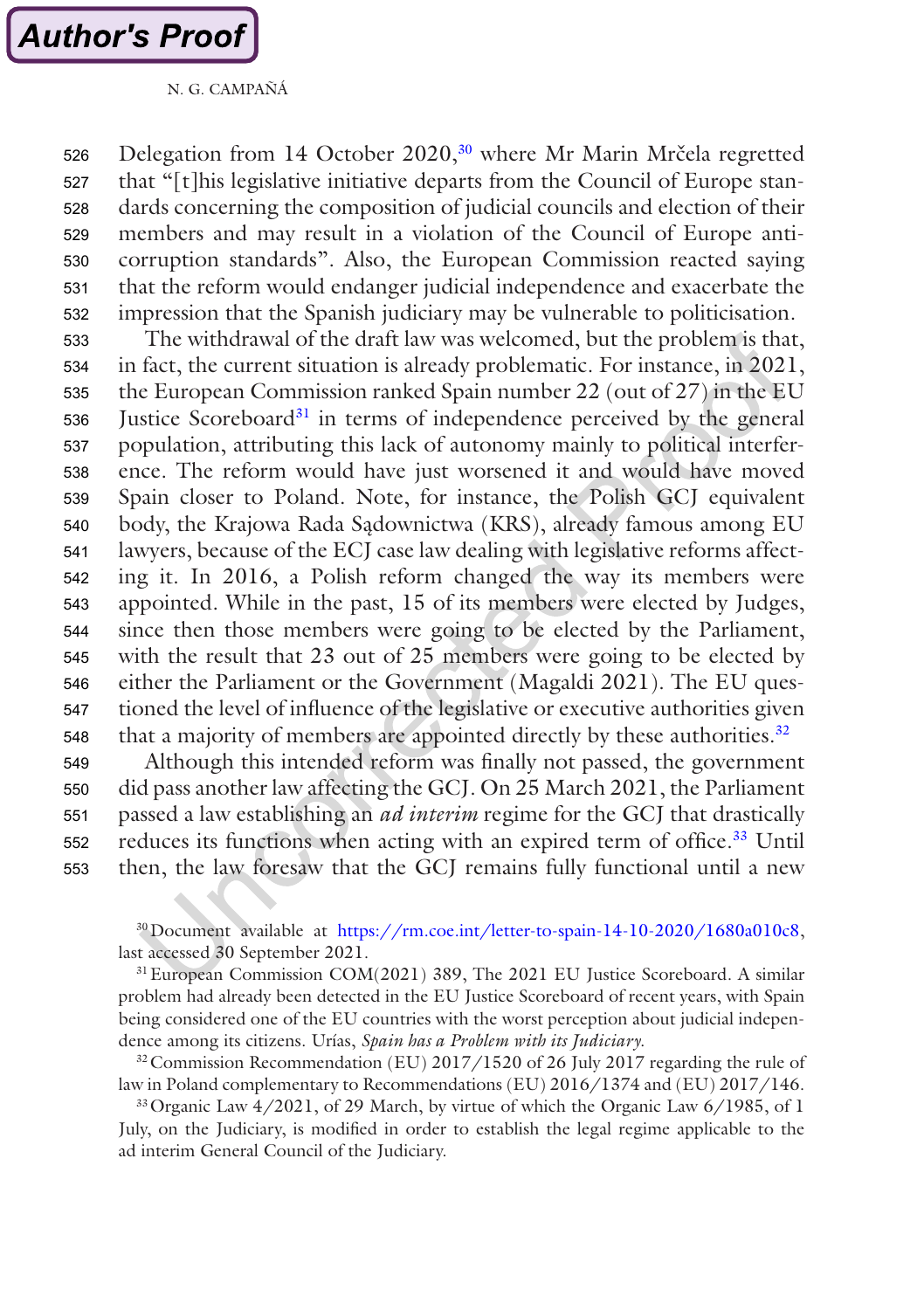one is in place. This reform, already in force, prevents the GCJ *ad interim* from carrying out its most important function, which is to appoint senior judicial officials. Thus, the law prevents the acting Council to appoint the president of the Supreme Court, presidents of Provincial Courts and High Courts of Justice, president of the National High Court and presidents of Chambers and Supreme Court judges. It also removes other powers of the GCJ, such as the legitimacy to promote conflicts of competence between constitutional bodies. It reduces the powers of the GCJ to merely bureaucratic aspects. Such disempowerment will persist until the new GCJ is elected. The reform might cause paralysis and malfunction in Courts. The GCJ had requested the Congress to consult, during the legislative procedure, relevant stakeholders like the Venice Commission, but the Parliamentary majority supporting the government bill ignored the request and approved the reform, despite the opposition of the majority of judges' associations. 554 555 556 557 558 559 560 561 562 563 564 565 566 567 568

In short, the behaviour of both the government (trying to capture the GCJ with its parliamentary majority and reducing the powers of the current *ad interim* GCJ) and the opposition (rejecting any renewal of the body) erodes the legitimacy of one of the key institutions to sustain the Rule of Law in Spain. 569 570 571 572 573

4 CONCLUSIONS

After the atrocities committed in WWII, there was a widespread recognition of the need to limit the power of the popular will with an emphasis on promoting rigid constitutionalism and human rights. Constitutional democracy replaced majoritarian democracies (Wind [2020](#page-22-0), 80). But many of the tenets we took for granted are questioned these days. The recent wave of populism has been accompanied by a notion that democracy is most genuine when the will of the people is unlimited. It is argued that institutions like Courts should not interfere with the majoritarian view, since Courts, because they do not reflect (automatically, at least) the will of the people, are elitist (Wind [2020,](#page-22-0) 54). Such populist approach is eroding the legitimacy of one of the central pillars of the post-WWII legal order: counter-majoritarian institutions, particularly Courts (Wind [2020](#page-22-0), 55). 575 576 577 578 579 580 581 582 583 584 585 586 587

It has been shown that, in the last years, Spain has experienced some setbacks as for the legitimacy of the Courts and the proper functioning of its judiciary. First of all, the disdain shown by Catalan authorities towards 588 589 590

574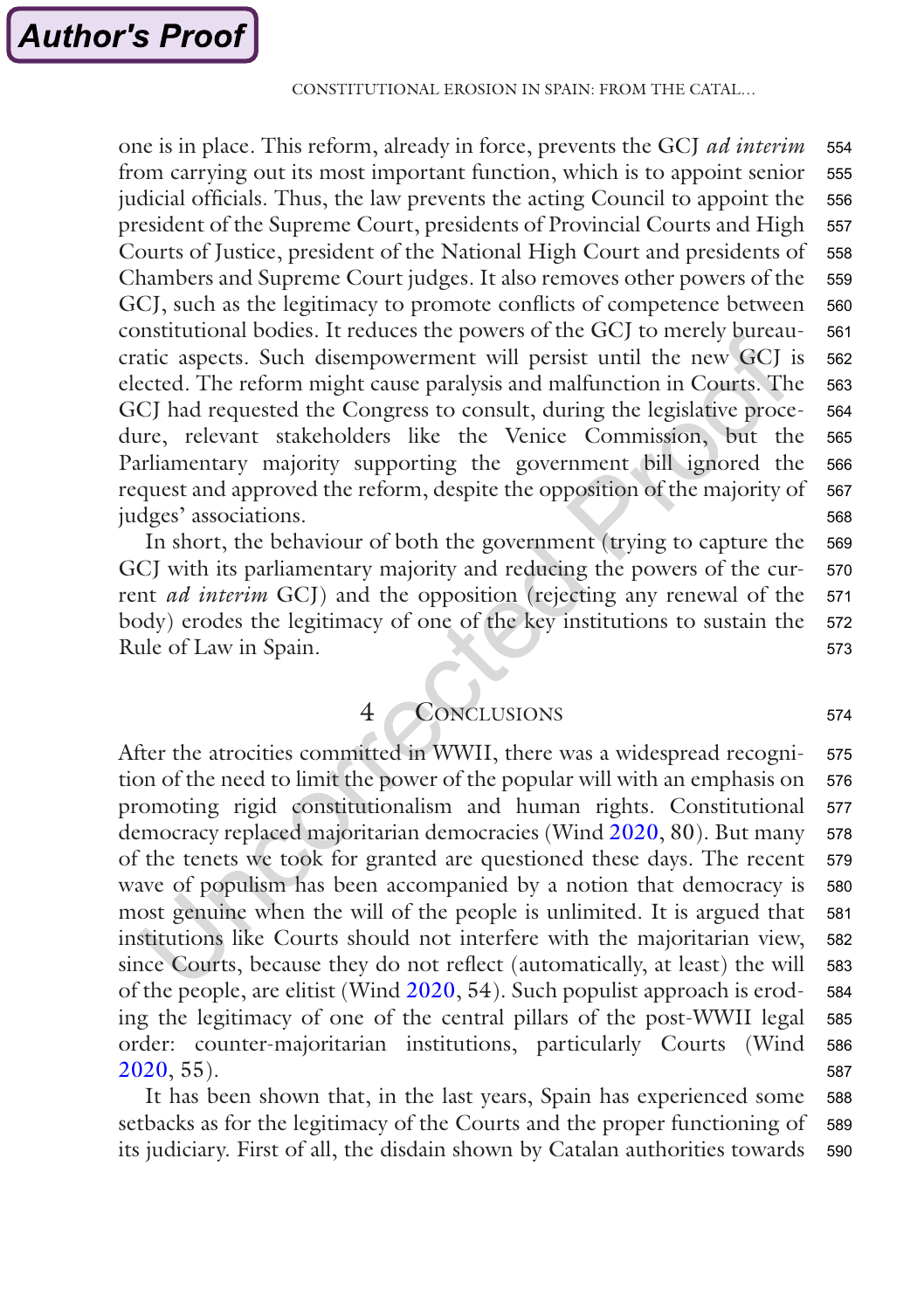<span id="page-20-0"></span>the decisions of the Constitutional Court showing a false opposition between legitimacy (i.e. will of the people) and legality (Court's judgements) is a major illiberal (or populist) trait. But one should not forget either the disloyal behaviour of both the national government and the opposition when it comes to the renewal of the GCJ or the reduction of its functions. This also undermines the quality of Spanish constitutional democracy. 591 592 593 594 595 596 597

## [AU3](#page-23-0) 598

## **BIBLIOGRAPHY**

- Barrio, Astrid; Barberà, Oscar and Rodríguez Teruel, J. "'Spain steals from us!' The 'populist drift' of Catalan regionalism". *Comparative European Politics* 16, (2018): 993-1011. 599 600 601
- Becerril, Belén. "Las instituciones europeas ante la crisis del Estado de Derecho en Hungría y Polonia". *Historia y Política* 44, (2020): 113-144. 602 603
- Campins, Mar. "The European Union and the Secession of a Territory from a EU Member State". *Diritto Pubblico Comparato ed Europeo* XVII, no. 2 (2015): 479-502. 604 605 606
- Carmona, Ana. *Renovación de los órganos constitucionales, ¿Misión Imposible?*. Agenda Pública, 21 September 2020. [https://agendapublica.es/](https://agendapublica.es/renovacion-de-los-organos-constitucionales-mision-imposible/) [renovacion-de-los-organos-constitucionales-mision-imposible/.](https://agendapublica.es/renovacion-de-los-organos-constitucionales-mision-imposible/) 607 608 609
- Castellà, Josep M. "The Venice Commission and Referendums on Secession". In 610
- *Venice Commission Thirty-years Quest for Democracy through Law 1990-2020*, edited by Simona Granata-Menghini and Ziya Caga Tanyar, 156-167. Lund: Juristförlaget i Lund, 2020. 611 612 613
- Castellà, Josep M. "La secesión catalana, entre la política y el derecho". *Anuario Facultad de Derecho Universidad de Alcalá* VII (2014): 227-240. 614 615
- Closa, Carlos. "A critique of the theory of democratic secession." In *Between Democracy and Law*, edited by Carlos Closa, Costanza Margiotta and Giuseppe Martinico, 49-61. London: Routledge, 2020. 616 617 618
- Closa, Carlos. "Secession from a Member State and EU Membership". *European Constitutional Law Review* 12 (2016): 240-264. 619 620
- Dion, Stéphane. "Democracy against unilateral secession." In *Across Boundaries: Essays in honour of Robert A. Young*, edited by André Blais, Cristine de Clercy, 621 622
- Anna Lennox Esselment and Ronald Wintrobe, 83-112. Montreal: Mc-Gill-Queen's University Press, 2021. 623 624
- Ginsburg, Tom and Huq, Aziz Z. *How to save a constitutional democracy*. Chicago: The University of Chicago Press, 2018. 625 626
- González Campañá, Núria. "Secesión y constitucionalismo comparado". *Revista de Derecho Político* 1, no. 106 (2019): 105-135. 627 628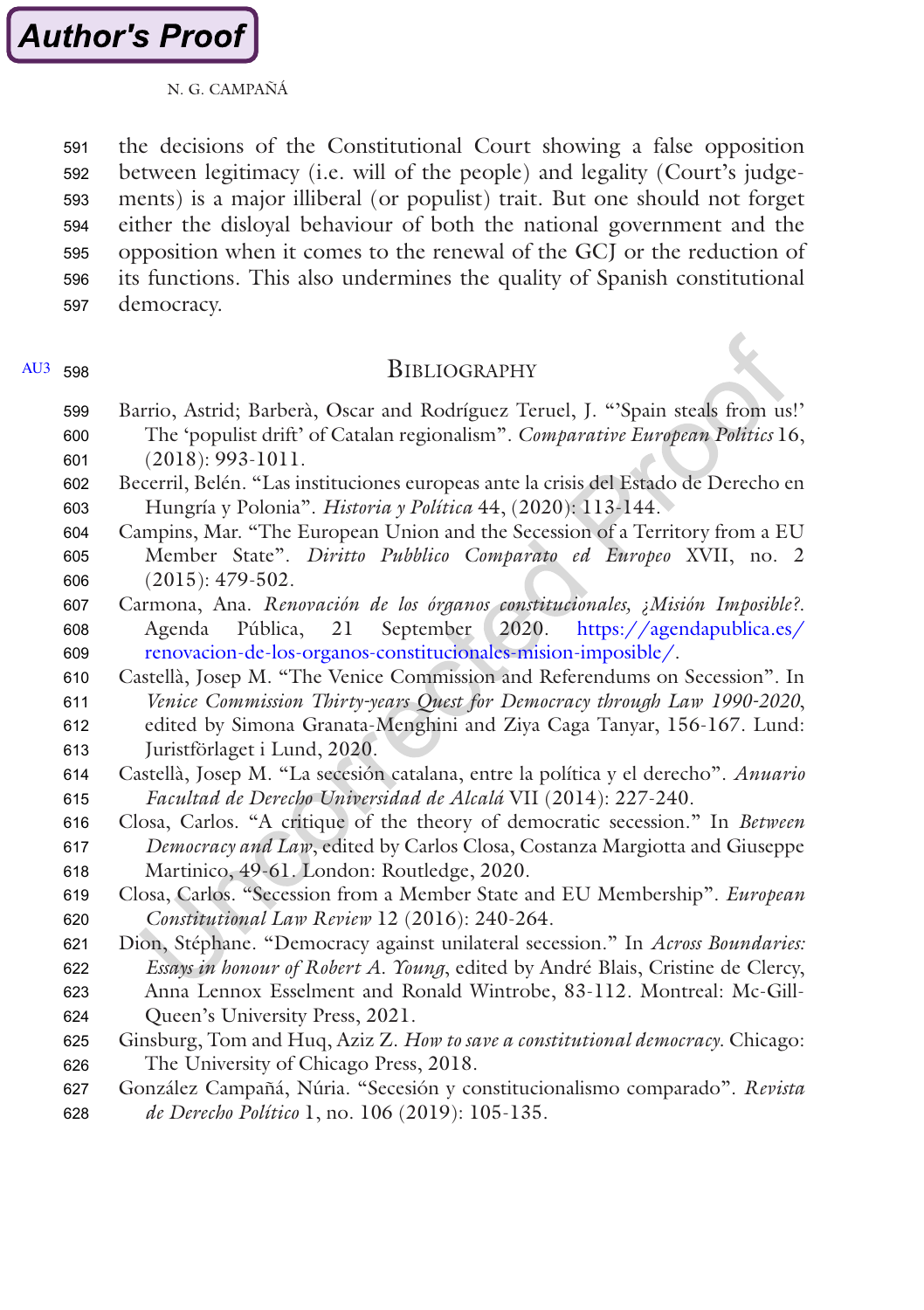CONSTITUTIONAL EROSION IN SPAIN: FROM THE CATAL…

<span id="page-21-0"></span>

| Kochenov, Dimitri. "Elephants in the Room: The European Commission's 2019           | 629 |
|-------------------------------------------------------------------------------------|-----|
| Communication on the Rule of Law". Hague Journal on the Rule of Law 11              | 630 |
| $(2019): 423-438.$                                                                  | 631 |
| Kriesi, Hanspeter. "The populist challenge". West European Politics 37, no. 2       | 632 |
| $(2014): 361-378.$                                                                  | 633 |
| Magaldi, Nuria. "El TJUE reafirma su competencia sobre el control de la orga-       | 634 |
| nización judicial de los Estados Miembros". Revista Jurídica de Catalunya 3         | 635 |
| $(2021a): 813-820.$                                                                 | 636 |
| Magaldi, Nuria. La politización del CGPJ y el caso de Polonia: aviso a navegantes.  | 637 |
| October<br>Pública,<br>$5^{\circ}$<br>2021b.<br>https://agendapublica.es/<br>Agenda | 638 |
| la-politizacion-del-cgpj-y-el-caso-de-polonia-aviso-a-navegantes/.                  | 639 |
| Margiotta, Costanza. "An update in secession as the "ultimate right": For a liminal | 640 |
| legality". In Between democracy and Law. The Amorality of Secession, edited by      | 641 |
| Carlos Closa, Costanza Margiotta and Giuseppe Martinico, 9-29. London:              | 642 |
| Routledge, 2020.                                                                    | 643 |
| Mudde, Cas. "The Populist Zeitgeist". Government and Opposition 39, no. 3           | 644 |
| $(2004): 541-563.$                                                                  | 645 |
| Ovejero, Felix. Secesionismo y democracia. Barcelona: Página Indómita, 2021.        | 646 |
| Pech, Laurent and Scheppele, Kim L. "Illiberalism within: Rule of Law backsliding   | 647 |
| within the EU". Cambridge Yearbook of European Legal Studies 19 (2017): 3-47.       | 648 |
| Porras, Antonio J. "El Consejo General del Poder Judicial según la STC 108/1986,    | 649 |
| de 29 de julio, sobre la Ley Orgánica del Poder Judicial". Revista Española de      | 650 |
| Derecho Constitucional 7, no. 19 (1987): 225-244.                                   | 651 |
| Queralt, Argelia. "The Populist Drift of the Catalan Pro-Independence               | 652 |
| Movement". In Integration and Desintegration in Europe, edited by Jörn Axel         | 653 |
| Kämmerer, Markus Kotzur and Jacques Ziller, 253-280. Baden-Baden:                   | 654 |
| Nomos, 2019.                                                                        | 655 |
| Qvortrup, Matt. "Independence Referendums. History, legal status and voting         | 656 |
| behaviour". In Between democracy and Law. The Amorality of Secession, edited        | 657 |
| by Carlos Closa, Costanza Margiotta and Giuseppe Martinico, 133-153.                | 658 |
| London: Routledge, 2020.                                                            | 659 |
| Ruiz Casado, Juan Alberto. "Articulations of populism and nationalism: the case     | 660 |
| of the Catalan independence movement". European Politics and Society 21, no.        | 661 |
| $5(2020)$ : 554-569.                                                                | 662 |
| Tierney, Stephen. "Constitutional Referendums: A theoretical inquiry". The          | 663 |
| Modern Law Review 72, no. 3 (2009): 360-383.                                        | 664 |
| Torres, Aida. "Judicial Self-Government and Judicial Independence: the Political    | 665 |
| Capture of the General Council of the Judiciary in Spain". German Law               | 666 |
| Journal 19, no. 7 (2018): 1769-1800.                                                | 667 |
| Urías, Joaquín. Spain has a Problem with its Judiciary. Verfassungsblog, 15 January | 668 |
| 2020. https://verfassungsblog.de/spain-has-a-problem-with-its-judiciary/.           | 669 |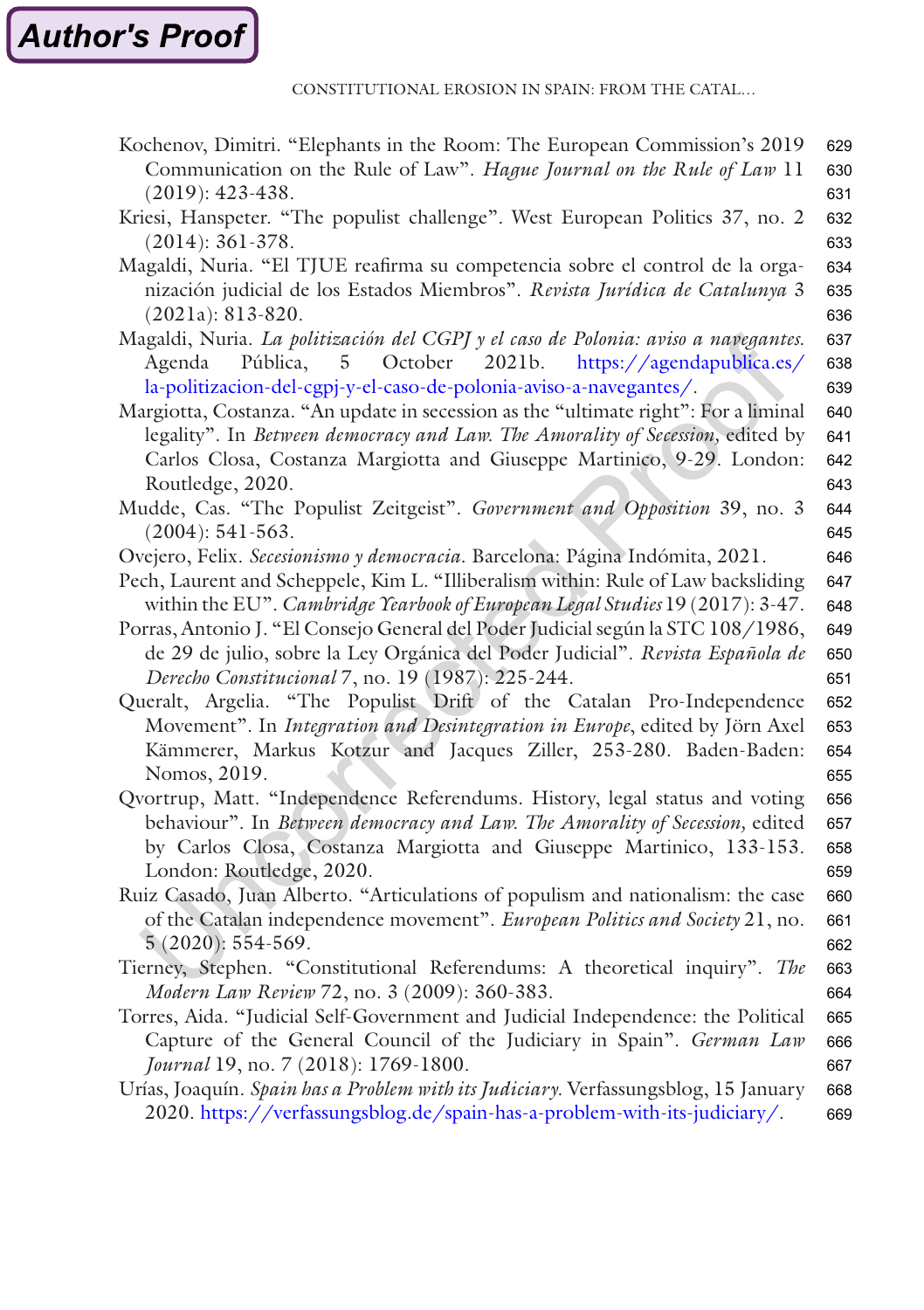<span id="page-22-0"></span>

Vilajosana, Josep M. "Principio democrático y justificación constitucional del derecho a decidir". *Revista d'Estudis Autonòmics i Federals* 19 (2014): 178-210. Wind, Marlene. *The tribalization of Europe*. Cambridge: Polity Press, 2020. 670 671 672

Zakaria, Fareed. "The Rise of Illiberal Democracy". *Foreign Affairs* 76, no. 6 673

(1997): 22-43. 674